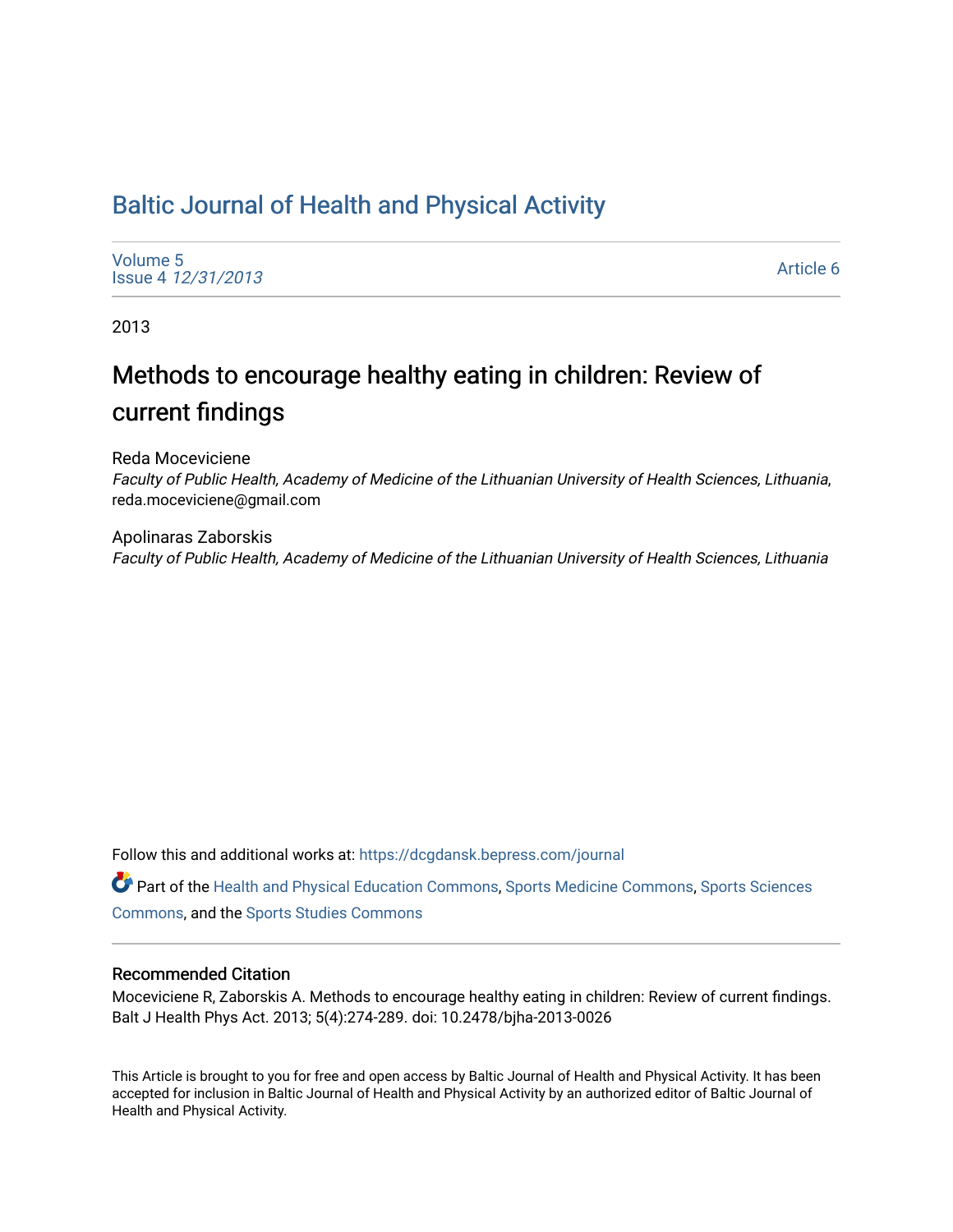

DOI: 10.2478/bjha-2013-0026

|                                                                                                                                                                                                         | Methods to encourage healthy eating in children:<br><b>Review of current findings</b>                                                                                                                                                                                                                                                                                                                                                                                                                                                                                                                                                                                                                                                                                                                           |
|---------------------------------------------------------------------------------------------------------------------------------------------------------------------------------------------------------|-----------------------------------------------------------------------------------------------------------------------------------------------------------------------------------------------------------------------------------------------------------------------------------------------------------------------------------------------------------------------------------------------------------------------------------------------------------------------------------------------------------------------------------------------------------------------------------------------------------------------------------------------------------------------------------------------------------------------------------------------------------------------------------------------------------------|
| Authors' Contribution:<br>A – Study Design<br>B - Data Collection<br>C - Statistical Analysis<br>D - Data Interpretation<br>E - Manuscript Preparation<br>F - Literature Search<br>G - Funds Collection | Reda Moceviciene ABCDEF, Apolinaras Zaborskis ABCDEF<br>Faculty of Public Health, Academy of Medicine<br>of the Lithuanian University of Health Sciences, Kaunas, Lithuania                                                                                                                                                                                                                                                                                                                                                                                                                                                                                                                                                                                                                                     |
|                                                                                                                                                                                                         | Key words: children, adolescents, eating behavior, methods, health promotion,<br>schools, dietary habits.                                                                                                                                                                                                                                                                                                                                                                                                                                                                                                                                                                                                                                                                                                       |
| Background:<br><b>Material/Methods:</b>                                                                                                                                                                 | <b>Abstract</b><br>Healthy eating, especially fruit and vegetable consumption, is a major contributor to<br>the prevention of chronic non-communicable diseases. The multiple benefits of<br>healthy food and nutrition in childhood and adolescence reinforce the need for studies<br>encouraging young people to healthy nutrition. The present review increases under-<br>standing of what methods (interventions) should be performed to encourage healthy<br>eating in children and adolescents.<br>A scientific literature review of Medline (Pubmed) database was performed, a total of                                                                                                                                                                                                                  |
| <b>Results:</b>                                                                                                                                                                                         | 615 publications were found. Of these, only 15 papers were selected for the analysis.<br>The multi-component interventions (encouraging of fruit and vegetable consumption<br>was usually combined with physical activity promotion and overweight/obesity control,<br>n=8) could be considered as effective in encouraging healthy nutrition. Findings<br>showed that programs and empowering policies at schools based on scientific evi-<br>dence can increase consumption of fruit and vegetables among children and adoles-<br>cents and promote healthier lifestyle as significant changes in healthy eating after<br>intervention were identified in two thirds of projects. Barriers and limitations such as<br>possible difficulties of implementation, duration and density of intervention, however, |
| <b>Conclusions:</b>                                                                                                                                                                                     | must be considered and prevented prior to interventions when it is possible because<br>multi-component strategies may not lead to positive eating behaviour changes as<br>intended. Moreover, single strategies such as fruit and vegetable campaigns also<br>appeared to have positive effects on healthy foods consumption by children.<br>The multi-component interventions (combinations of methods to encourage fruit and<br>vegetable consumption, physical activity and overweight or obesity control) can be<br>considered as effective in healthy eating promotion of children and adolescents.<br>However, barriers and limitations (difficulties in implementation, duration and density<br>of an intervention) should be prevented prior the interventions.                                         |
| Word count: 6,235<br>Tables: 2<br>Figures: 2<br>References: 62                                                                                                                                          | Received: August 2013<br>Accepted: November 2013<br>Published: December 2013                                                                                                                                                                                                                                                                                                                                                                                                                                                                                                                                                                                                                                                                                                                                    |
| Corresponding author:<br>Reda Moceviciene<br>Eiveniu street 4, LT-50009 Kaunas, Lithuania                                                                                                               | Faculty of Public Health, Academy of Medicine of the Lithuanian University of Health Sciences                                                                                                                                                                                                                                                                                                                                                                                                                                                                                                                                                                                                                                                                                                                   |

Phone: +370 37 302969 Fax: +370 37 302959

E-mail: reda.moceviciene@gmail.com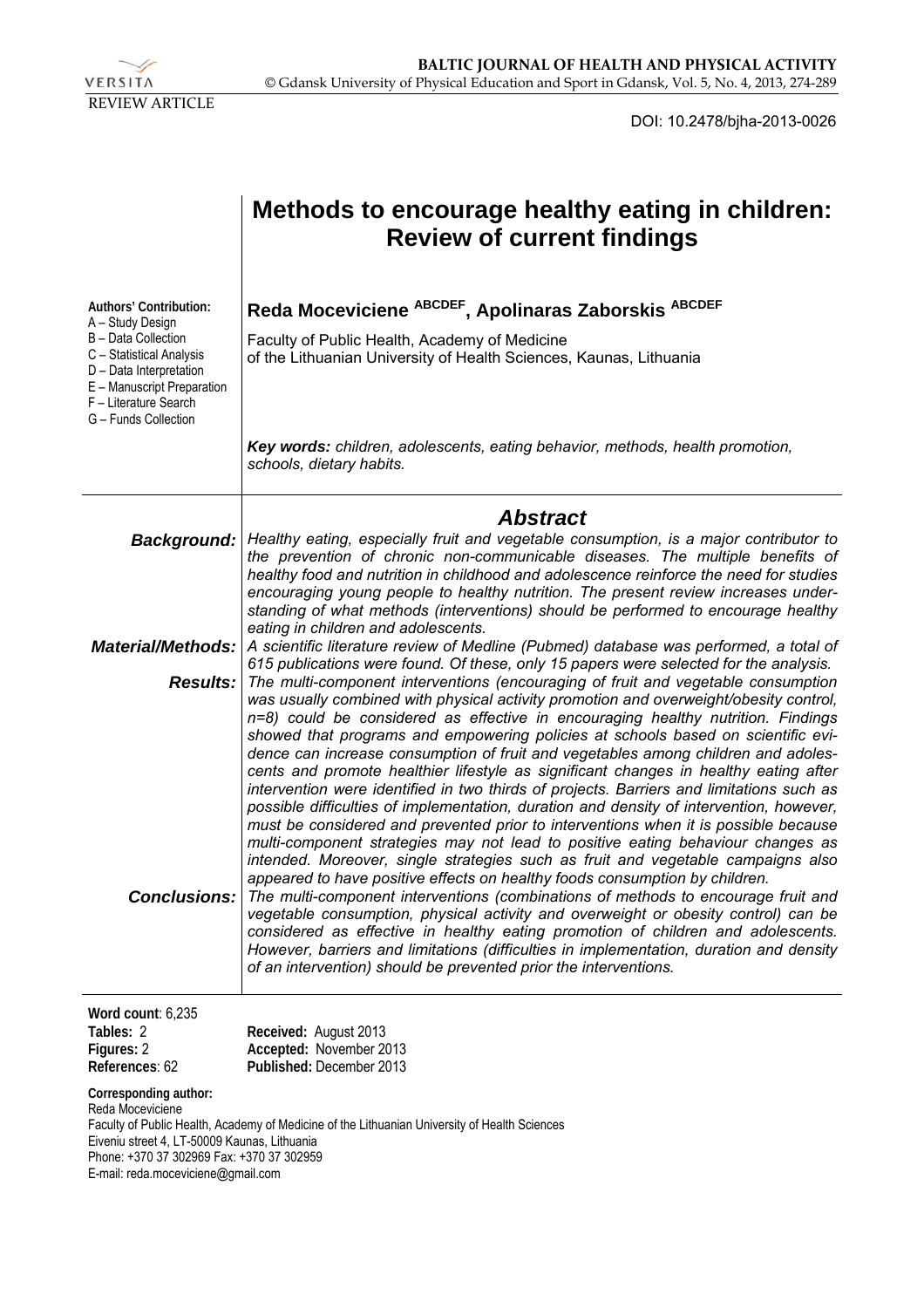#### **Introduction**

The importance of developing healthy food habits during childhood and adolescence is obvious for several reasons [1, 2]. Proper nutrition promotes the optimal growth and development of children [3]. Healthful eating (HE) during childhood and adolescence reduces the risk of immediate nutrition-related health problems such as obesity [4, 5], dental caries [6, 7, 8], iron deficiency, and osteoporosis [9, 10]. In addition, young people who developed healthy eating habits early in life are more likely to maintain them and thus be at reduced risk of chronic diseases such as cardiovascular diseases, cancer, type II diabetes and osteoporosis in adulthood [5, 11, 12]. There is enough evidence that HE improves children's learning ability, leading to better academic performance [13, 14]. Good nutrition also fosters mental, social and physical well-being, contributing to increased self-esteem and positive body image [15, 16, 17]. In contrast, a strong desire to be thin and dieting has been identified as a powerful predictor of a new eating disorders and can lead to anorexia nervosa or bulimia nervosa [18].

However, despite the evidence, the recognition of the benefits of HE has been largely lost as a result of globalization and the development of international food markets. The nutritional status of diets across the world has suffered as a result of trade actions that have increased reliance on food imports and cheap food of poor nutritional quality [19].

The fundamental issues behind public health concerns for young people are the significant changes in their food habits as a result of the globalization of food and social factor influence [20]. Over the past few decades significant changes have taken place in eating habits and home environments. Western youngsters live in the obesogenic environment [21] and are particularly at risk because of their erratic eating behaviour, including snacking on energy dense products, such as sweets, sugar-sweetened beverages, and fast food, low fruit and vegetable (FV) consumption, skipping breakfast [22, 23, 24]. Many children and adolescents grow up without learning the basic skills of how to promote for a healthy diet [25]. Moreover, eating habits, food choice and meal patterns of young people reflect the weakening influence of the family and increasing peer pressure [25]. These causes have numerous negative impacts on children's health and wellness [26]. For that reasons children and adolescents' nutrition related health problems are considered as public health priority and should be solved as early as possible at this age [27]. So, now the crucial question is how to encourage children to eat healthier.

Scientists say that interventions can change eating habits, especially in children and adolescents [28]. Children and adolescents are more sensitive to outside influences, so their eating behaviour is affected by a variety of factors: food choice, personality, family modelling, school environment, influence of friends, socio-demographic and cultural impacts, price, marketing and promotion techniques, availability, accessibility, and etc. [4, 21, 23, 29, 30, 31]. For that reason, interventions at this age are considered to have larger effects than in older people [31] and must be public health priority in achieving better nutrition related health in young people [32, 34]. Now, the main question is how to develop and implement effective methods that will improve nutrition and lifestyle of children and adolescents.

Literature suggests that multi-component interventions (involvement of schools, parents, child care centres, community, government, policies, etc.) of a long duration and intensity are more effective than single-component strategies [34, 35, 36]. In multi-component strategies, involvement of schools (school policies and strategies, classroom curriculum, FV availability, etc.) and parents (parental intake, promotion of home availability and accessibility) considered to be the main components affecting young people's eating behaviour: schools seems to be an ideal setting for disseminating interventions to promote life-long HE and physical activity (PA) [4, 31, 35, 38, 39, 40], parents are identified to be a model of eating practice and habits [30, 39]. Both factors affect food preferences in children and adolescents.

Some studies show that a single strategy (but not educational [42]) can also be effective especially in increasing adolescents' FV intake [34, 38]. There is now strong evidence that interventions promoting FV consumption (regular and adequate FV consumption is identified as a determinant of HE [43]) can prevent a number of chronic non-communicable including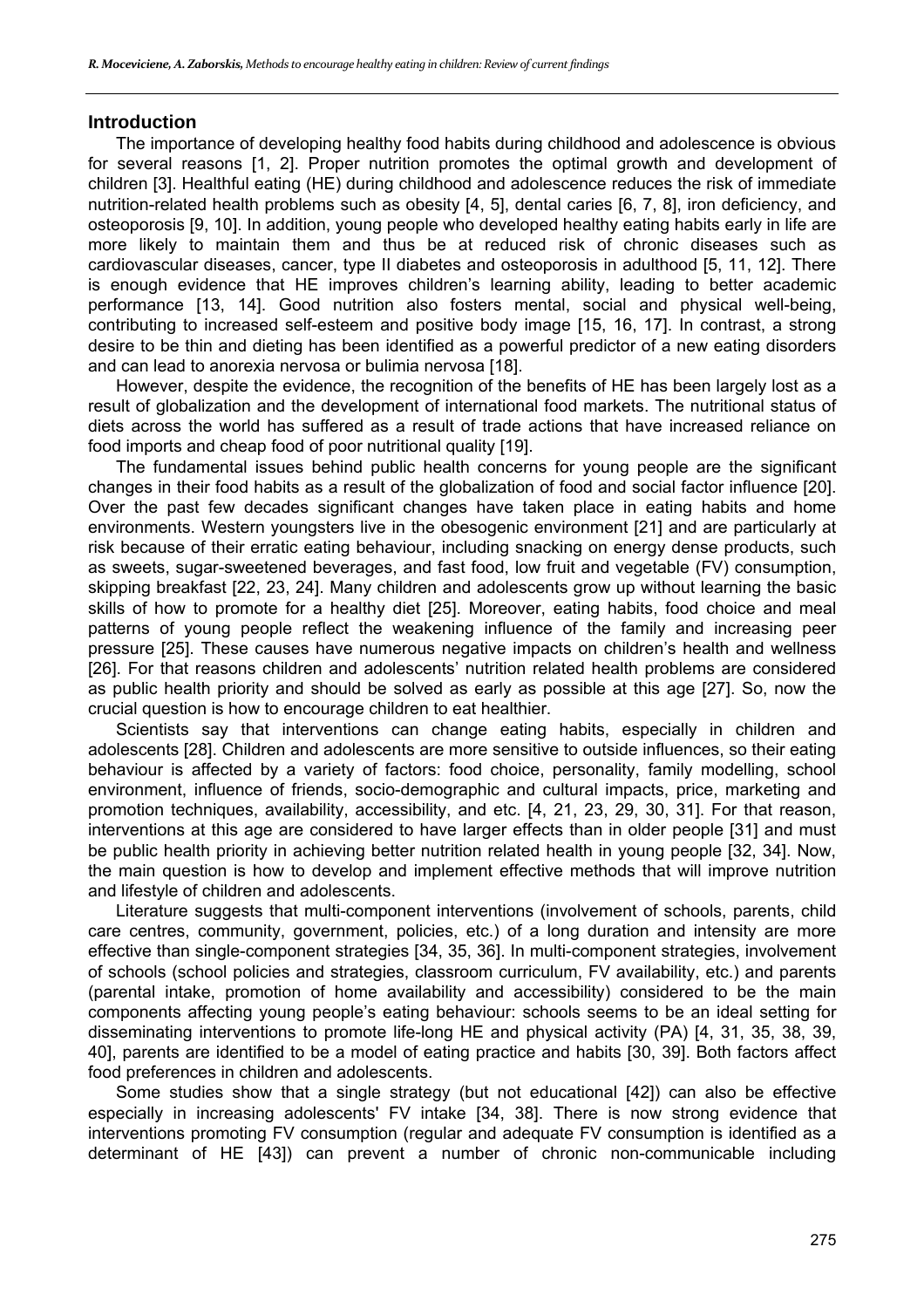cardiovascular disease and some cancers [22, 44] and could be the key strategy in children health promotion [32].

Unfortunately, interventions are not always implemented as intended; effectiveness of interventions is often low or unclear [35, 45] and the knowledge about the long term effect is also lacking [46, 47, 48]. Still remains unclear what methods should be used and how they need be implemented in achieving more healthy eating in children and adolescents.

Given that a complex relationship exists between methods (interventions) and HE in children and adolescents, this research was undertaken to review the methods used to encourage healthy eating in this population. The aim of the present paper was to systematically synthesize worldwide evidence from published literature on methods (interventions) used to encourage healthy eating in children and adolescents and their effectiveness.

## **Material and methods**

*Data sources.* Medline (Pubmed) database was searched electronically. Bibliographic database was chosen purposefully as being one of the most sensitive, precise databases which identifies more than 62% of all citations and used worldwide [49, 50].

*Study selection.* A search was performed of the following key words: "encouraging of eating, promotion of eating" to find publications that assessed encouraging of children's eating; "methods, intervention" was used to search for methods used in eating promotion; "children, childhood, adolescents, adolescence" – to identify the age group. Search was supplemented by manual cross checking of relevant publications references. Duplicates were removed. Assessment of titles and abstracts of the identified studies were performed. The following were adopted as criteria of inclusion: date of publication from 2008 to December 2012; only free full text articles published in English (as accessible for most health system specialists, school administrators and others who are responsible for children and adolescents' nutrition promotion process [31, 39, 51]); intervention/methods used to encourage nutrition of children (6-12 years old) and adolescents (13- 18 years old); no specific requirements for the study type; changes of nutrition at follow-ups were analysed. Articles were excluded when the titles were read, based on inclusion and exclusion criteria. Abstracts were screened by one reviewer and rejected if it was clear that the article did not meet inclusion criteria. For the publications that met the inclusion criteria, the full articles were analysed and evaluated by both authors.

*Data extraction.* Key articles were retrieved via online database and manual searching of reference lists were used for the further searches. Key words were used to narrow the results from reference lists. Critical appraisal and quality of studies in review was performed using a standardized tool [52]. Questions used to perform this analysis included: "Was the research question clearly stated? Were study groups comparable? Were interventions described in detail? Were the intervening factors described? Were outcomes clearly defined? Were conclusions supported by results with bias and limitations taken into consideration? Is bias due to study's funding/sponsorship/associations unlikely?" [52]. The quality of studies was assessed by two authors and stated as "positive" as most of the answers were designated with "+" symbol.

Finally, the effectiveness of the intervention was evaluated. The primary criterion to evaluate the effect of intervention was based on a positive significant change in healthy eating (e.g. an increase in the proportion of children who eat fruit and vegetable on a daily basis). In addition, changes in knowledge and attitudes to healthy eating were taken in consideration as secondary parameters. Changes in PA and overweight/obesity were taken in regard, too.

# **Results**

A total of 615 publications were found. Of these, 591 articles were excluded when the titles were read, based on inclusion and exclusion criteria. 24 abstracts and texts were read and only 15 papers (Figure 1) were selected for the analysis (8 of these were excluded due to lack of analysis or results; 1 of them – due to not meeting inclusion criteria fully). The general study characteristics are summarized in Table 1.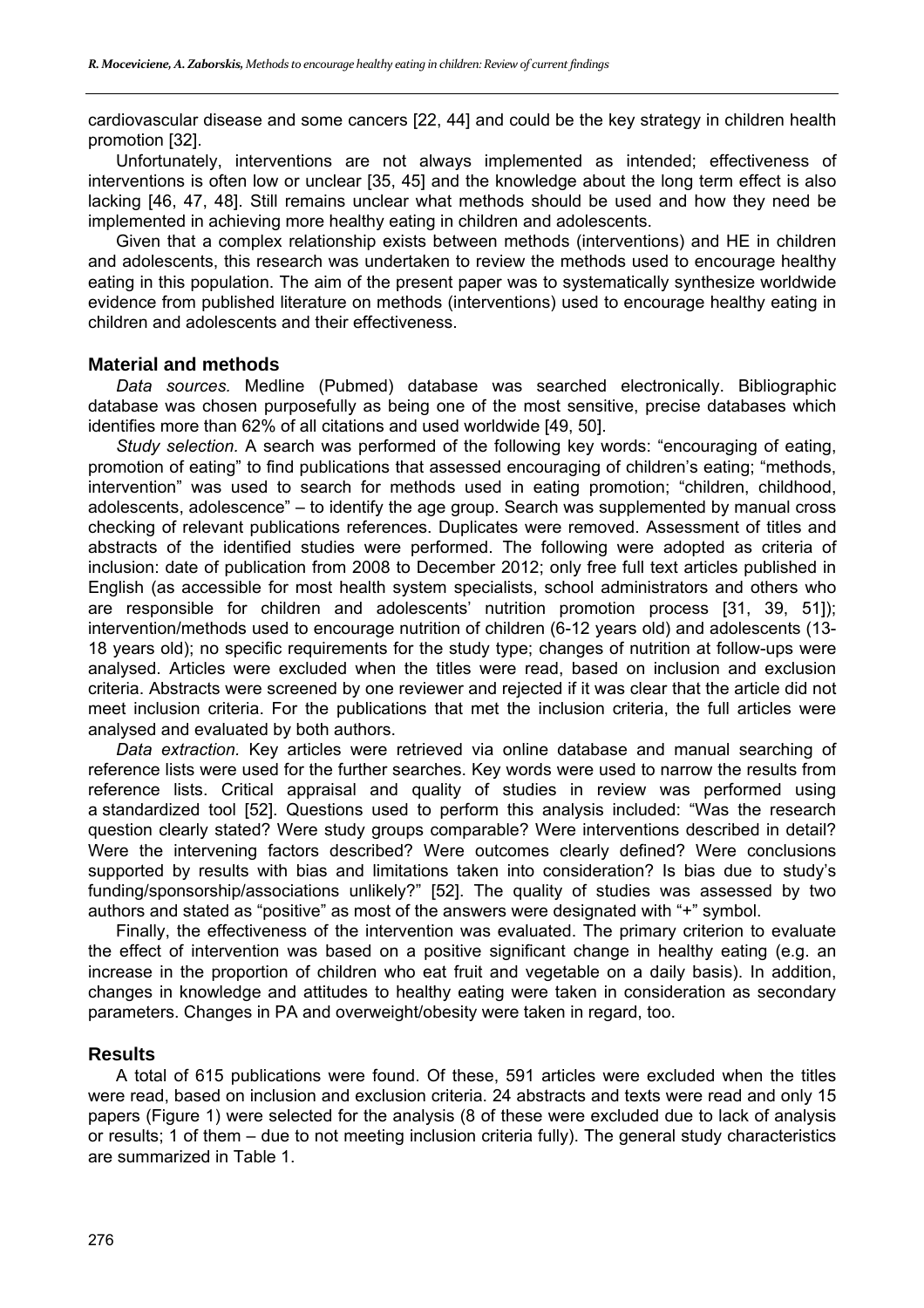

Fig. 1. Diagram of articles included in the review

| Tab. 1. General characteristics of publications |  |  |
|-------------------------------------------------|--|--|
|-------------------------------------------------|--|--|

| No. | Author                       | Year | Location      | Participants                                                                                                   | Age/<br>grade           |
|-----|------------------------------|------|---------------|----------------------------------------------------------------------------------------------------------------|-------------------------|
| 1.  | Rosario et al. [32]          | 2012 | Portugal      | 464 (233 – intervention; 231 – control)                                                                        | $6 - 12$                |
| 2.  | Fotu et al. [53]             | 2011 | Tonga         | 2868 (7 - intervention ; 6 - control schools)                                                                  | $11 - 19$               |
| 3.  | Fung et al. [11]             | 2012 | Canada        | 500 (350 - APPLE intervention and 150 -<br>Alberta control schools)                                            | 5 grade                 |
| 4.  | Jamelske et al. [34]         | 2008 | <b>USA</b>    | 1127 (784 - 10 intervention schools and<br>343 - 10 control schools)                                           | 4, 7 and 9<br>grades    |
| 5.  | Tomlin et al. [54]           | 2012 | Br. Columbia  | 148 (intervention group)                                                                                       | $12.5 \pm 2.2$ y        |
| 6.  | Rogers et al. [37]           | 2009 | <b>USA</b>    | 3570 (7 primary and 2 middle schools)                                                                          | N/A                     |
| 7.  | Lakshman et al. [44]         | 2010 | UK            | 2519 (12 intervention and 13 control sch.)                                                                     | $9 - 11$                |
| 8.  | Mozaffarian et al. [55]      | 2010 | <b>USA</b>    | 445 (intervention group)                                                                                       | $5 - 14$                |
| 9.  | Neumark-Sztainer et al. [15] | 2010 | <b>USA</b>    | 356 girls (6 intervention and 6 control sch.)                                                                  | $15.8 \pm 1.2$ y        |
| 10. | Toral et al. [42]            | 2012 | <b>Brasil</b> | 860 (487 - intervention and 373 - control<br>group)                                                            | $11 - 19$               |
| 11. | Iversen et al. [48]          | 2011 | <b>USA</b>    | 119 (intervention group of overweight and<br>obese children)                                                   | 4-6 grade               |
| 12. | Duncan et al. [33]           | 2011 | New Zealand   | 97 children (57 - intervention, 40 - control)                                                                  | $9 - 11$                |
| 13. | Coleman et al. [38]          | 2012 | <b>USA</b>    | 1273 (827 from 2-3 grade and 446 from 6<br>grade; 4 intervention and 4 control schools;<br>low-income schools) | $2, 3$ and $6$<br>grade |
| 14. | Fahlman et al. [31]          | 2008 | <b>USA</b>    | 576 (407 – intervention, 169 – control)                                                                        | $11 - 12$               |
| 15. | Foster et al. [39]           | 2008 | <b>USA</b>    | 921 (510-intervention, 411- control)                                                                           | $11 - 12$               |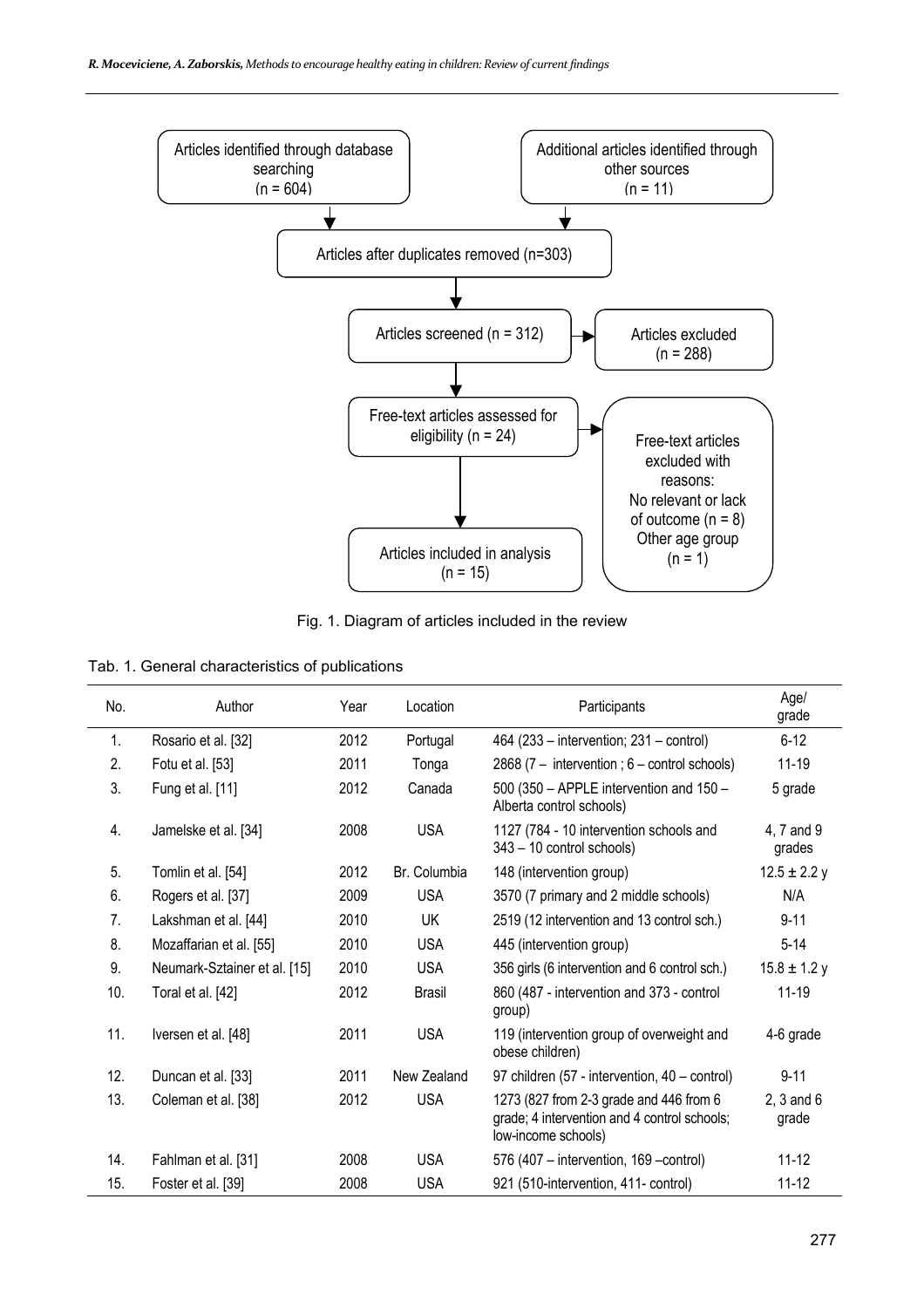Publication dates of articles – from 2008 to December 2012. Most of surveys were performed in the USA (n = 8). The number of participants varied from 97 (New Zealand) to 3570 (USA). The children's age – from 6 to 18 (the age of participants wasn't defined in Rogers et al. intervention [37], but the article was approved because the intervention was performed in primary and middle schools). Exclusively girls in Neumark-Sztainer et al. project [15] and 'at risk' (overweight and obese) children participated - in Iversen et al. Fun 5 program [48] and ≥ 50% of children eligible for federally subsidized, free or reduced-price meals – in Foster et al. initiative [39] participated in these interventions.

The main methods (interventions) encouraging healthy eating in children and adolescents as well as the main findings of surveys are presented in Table 2.

| Author              | Aims                                                                                                                         | Interventions                                                                                                                                                                                                                                                                     | Follow- ups | Data collection                                                                                                                                                                        | Main findings                                                                                                                                                                                                                                                                                                                                                                                                                                                                   |
|---------------------|------------------------------------------------------------------------------------------------------------------------------|-----------------------------------------------------------------------------------------------------------------------------------------------------------------------------------------------------------------------------------------------------------------------------------|-------------|----------------------------------------------------------------------------------------------------------------------------------------------------------------------------------------|---------------------------------------------------------------------------------------------------------------------------------------------------------------------------------------------------------------------------------------------------------------------------------------------------------------------------------------------------------------------------------------------------------------------------------------------------------------------------------|
| Rosario et al. [32] | Nutrition educational program deliv-<br>ered by teachers to prevent over-<br>weight and obesity in children                  | classroom activities for intervention<br>ers. 12 sessions of healthy nutrition<br>Involvement of children and teach-<br>children after each session<br>and lifestyle for teachers;                                                                                                | 6 months    | 24-h dietary recall<br>PA questionnaire<br>anthropometry;                                                                                                                              | Energy intake increased from 2091 to<br>p = .009], lower proportion of children<br>BMI z-score in the intervention group<br>trol group (5.6% vs. 18.4%; p = .037)<br>activity reduced from 14 % to 5.9 %;<br>became overweight than in the con-<br>role in successful implementation of<br>was significantly lower [0.176 units,<br>2388 kcal/day. Sedentary physical<br>Conclusion: Teachers may play a<br>low activity reduced from 50 % to<br>healthier lifestyles<br>47.1%. |
| Fotu et al. [53]    | HE, regular PA and reduce overweight and<br>Ma'alahi Youth Project [MYP] to promote<br>obesity in adolescents                | etc.]; HE and PA activities [policies, activi-<br>motion, developed and sourced materials<br>Social marketing [media reports and pro-<br>Involvement of adolescents, parents,<br>ies, programs, infrastructure]<br>schools, community.                                            | 36 months   | ife measurements, community readiness<br>thropometry, body fatness and quality of<br>food audit questionnaire, interviews, an-<br>Dietary and physical behaviour, school<br>assessment | creases in the availability and consumption<br>of vegetables, employment and household<br>frequency and dose showed no consistent<br>creased community awareness of healthy<br>income reported. The intervention reach,<br>patterns. The dose and the frequency of<br>Multiple positive outcomes including in-<br>activities were insufficient and not sus-<br>Conclusion: The project resulted in in-<br>behaviours.<br>tained.                                                |
| Fung et al. [11]    | Schools to improve HE and PA and prevent obesity in children<br>Alberta Project Promoting active Living and healthy (APPPLE) | grams, weekend events and celebrations, newsletters, walk to<br>parent information nights, cooking clubs, after school PA pro-<br>Involvement of children, school staff, teachers, parents. Pro-<br>fessional development days for teachers and school staff,<br>school days etc. | 24 months   | Harvard Youth/Adolescent FFQ, Diet Quality Index (DDI),<br>PAQ-C; anthropometry                                                                                                        | Effect over time: FV s consumption increased by 0.55 (-0.02,<br>PAQ-C score increased by 0.10 (0.01, 0.20), Decline in obe-<br>1.13), dietary energy intake (kcal) per day decreased by<br>212.1(-315.07,-109.16). DQI increased by 1.14 (-0.55, 2.83),<br>Conclusion: Positive results in the improvement of dietary<br>sity OR by 16 % (adjusted 0.84; 95 %Cl, 0.52, 136).<br>habits and physical activity were identified                                                    |

| Tab. 2. Summary of main methods used to encourage healthy eating in children and adolescents |  |
|----------------------------------------------------------------------------------------------|--|
|----------------------------------------------------------------------------------------------|--|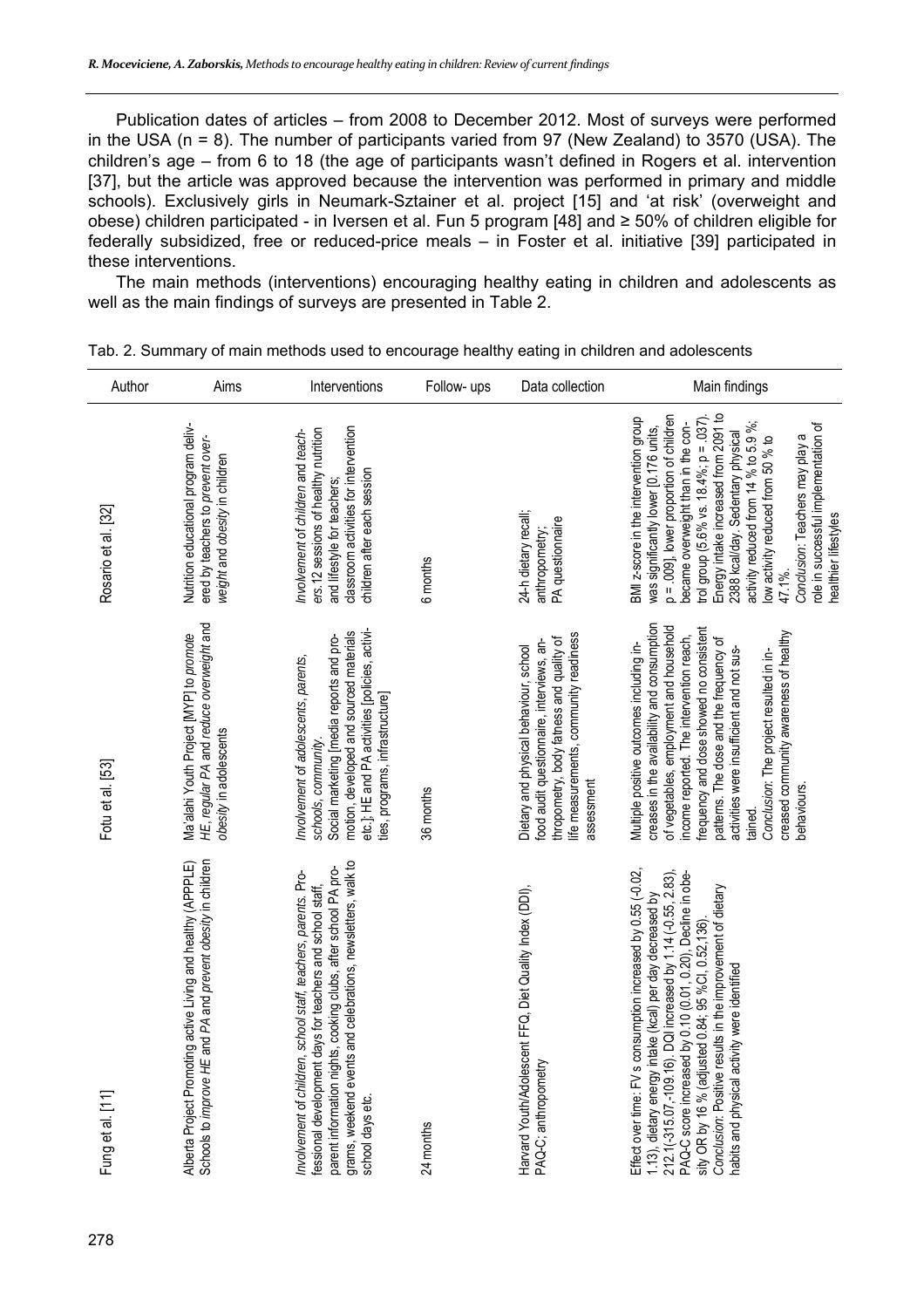| Author                       | Aims                                                                                                                                                                                                | Interventions                                                                                                                                                                                                                                                                                                                           | Follow- ups         | Data collection                                                                                                                                                                                                                              | Main findings                                                                                                                                                                                                                                                                                                                                                                                                                                                                                                                                                                                                                                                                                                                                                 |
|------------------------------|-----------------------------------------------------------------------------------------------------------------------------------------------------------------------------------------------------|-----------------------------------------------------------------------------------------------------------------------------------------------------------------------------------------------------------------------------------------------------------------------------------------------------------------------------------------|---------------------|----------------------------------------------------------------------------------------------------------------------------------------------------------------------------------------------------------------------------------------------|---------------------------------------------------------------------------------------------------------------------------------------------------------------------------------------------------------------------------------------------------------------------------------------------------------------------------------------------------------------------------------------------------------------------------------------------------------------------------------------------------------------------------------------------------------------------------------------------------------------------------------------------------------------------------------------------------------------------------------------------------------------|
|                              |                                                                                                                                                                                                     |                                                                                                                                                                                                                                                                                                                                         |                     |                                                                                                                                                                                                                                              |                                                                                                                                                                                                                                                                                                                                                                                                                                                                                                                                                                                                                                                                                                                                                               |
| Jamelske et al. [34]         | Fresh FV Program (FFTP) of US Department of<br>reduce the prevalence of childhood overweight<br>Agriculture [USDA] to improve nutrition and<br>and obesity                                          | paign: A free fresh FV snack provided daily to<br>Involvement of children and school: FV cam-<br>each child in intervention schools                                                                                                                                                                                                     | 3 months            | and school, frequency of consumption and knowl-<br>family dinners; willingness to try new FV at home<br>Questionnaire about lifestyle: fast food consump-<br>tion, PA, limits on video games/TV time, eating<br>edge; 24 hour dietary recall | Conclusion: Short-term positive effects in atti-<br>12.8%, p<.01) and vegetables (25.1% versus<br>Intervention students reported an increased<br>willingness to try new fruits (24.8% versus<br>tudes and behaviour among children were<br>18.4%, p=.01) at school, but not at home.<br>found                                                                                                                                                                                                                                                                                                                                                                                                                                                                 |
| Tomlin et al. [54]           | Action Schools! BC - school physical ac-<br>change health outcomes (obesity related<br>body composition, PA levels, aerobic fit-<br>tivity and healthy eating intervention to<br>ness, CV risk, HE) | community. Classroom-based HE education<br>activities and after-school strategies, regular<br>Involvement of children, schools, families,<br>at least once a month; FV campaign; PA<br>PA education classes                                                                                                                             | 7 months            | 24- hour dietary recall, anthropometry;<br>20 m shuttle run [aerobic fitness]; PA<br>questionnaire, accelerometry                                                                                                                            | PA, CV or other dietary [fruit consumption,<br>Conclusion: No change in SSB and only a<br>small improvement in FV intake was iden-<br>The variety of consumed vegetables in-<br>(25.4±15.8 to 30.9±20.0 laps); No BMI,<br>caloric intake, sugar sweetened bever-<br>creased from $1.10 \pm 1.18$ to $1.45 \pm 1.24$ ;<br>aerobic fitness increased by 22 %<br>ages] changed<br>tified                                                                                                                                                                                                                                                                                                                                                                         |
| $\boxed{37}$<br>Rogers et al | promote HE habits and PA by delivering<br>5-2-1-0 goes to school: a pilot project to<br>the message                                                                                                 | sugar-sweetened beverages; FV provision at<br>and schools: encouraging ≥ 5 servings of FV<br>day, promoting ≥1 hour of PA daily, avoiding<br>daily, limiting screen time to $\leq$ or 2 hours per<br>schools; handouts for parents, community<br>community. 5-2-1-0 message in classrooms<br>Involvement of children, schools, parents, | 2 academic years    | parents; focus group discussions with stu-<br>Questionnaires for school administrators,<br>dents about awareness and attitude and<br>health promotion                                                                                        | cause of the message. Students found this<br>teachers did not use the 5-2-1-0 resource<br>may be an effective way to deliver health-<br>ported changes in students; 56.6% of the<br>All administrators reported the project be-<br>project as "a big change," "a good way to<br>promotion messages to children, school<br>kit. 91.2% of parents reported handouts<br>being useful; 33.1% made changes be-<br>Conclusion: School-wellness programs<br>ing worthwhile. 73% of the teachers re-<br>get kids healthy," etc.<br>staff and parents                                                                                                                                                                                                                  |
| Lakshman et al. [44]         | increase nutrition knowledge among primary school chil-<br>Novel education intervention: "Top Grub card game to<br>dren                                                                             | HE curriculum: HE week, fruit testing day etc. for control<br>room activities to teach HE curriculum using "Top Grub"<br>Involvement of children, teachers. Summer term class-<br>card game in intervention schools.<br>schools                                                                                                         | 2.1 month (9 weeks) | Modified questionnaire ('healthy eating quiz') pre and<br>post intervention                                                                                                                                                                  | children in the intervention schools said they "currently eat a<br>Healthy/Balanced diet domain score at follow-up was higher<br>ence = 0.6; 95% Cl: 0.1 to 1.1; p = .018). At follow-up, more<br>$(35.7\%)$ than in control schools $(34.4\%$ and $31.7\%$ , respec-<br>scores was found. A change in knowledge alone is unlikely<br>The total nutrition knowledge score at follow-up was higher<br>in the intervention than in the control schools (mean differ-<br>in the intervention than in the control schools [mean differ-<br>healthy diet" [39.6%] or "would try to eat a healthy diet"<br>Conclusion: A modest increase in nutrition knowledge<br>ence = 1.1; 95% CI: 0.05 to 2.16; $p = .042$ . Mean<br>to result in behaviour change<br>tively). |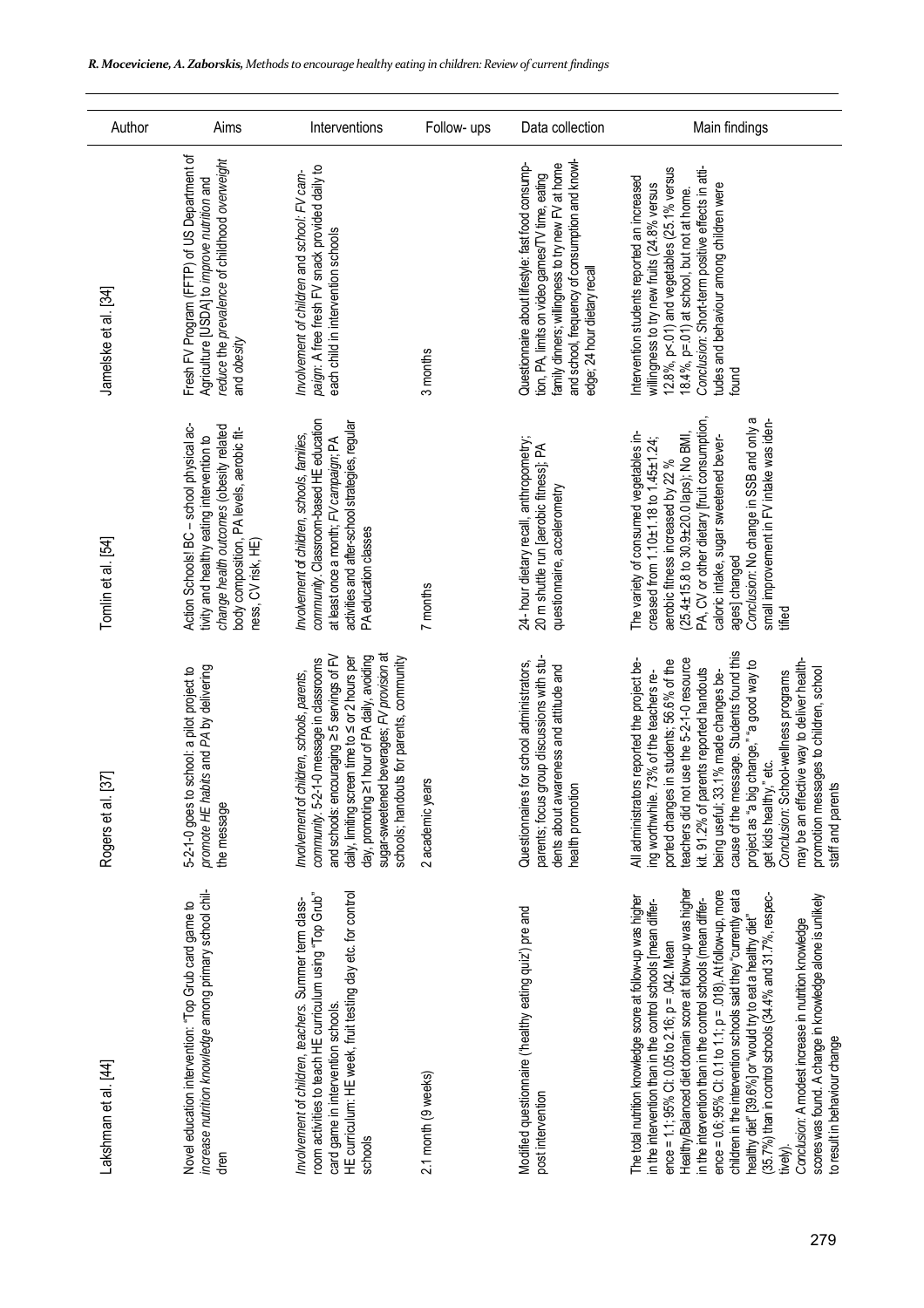| Author                       | Aims                                                                                                | Interventions                                                                                                                                                                                                                                                                                                                                | Follow- ups                     | Data collection                                                                                                           | Main findings                                                                                                                                                                                                                                                                                                                                                                                                                                                                                                                                                                                                                                                                                                                                                                                                                        |
|------------------------------|-----------------------------------------------------------------------------------------------------|----------------------------------------------------------------------------------------------------------------------------------------------------------------------------------------------------------------------------------------------------------------------------------------------------------------------------------------------|---------------------------------|---------------------------------------------------------------------------------------------------------------------------|--------------------------------------------------------------------------------------------------------------------------------------------------------------------------------------------------------------------------------------------------------------------------------------------------------------------------------------------------------------------------------------------------------------------------------------------------------------------------------------------------------------------------------------------------------------------------------------------------------------------------------------------------------------------------------------------------------------------------------------------------------------------------------------------------------------------------------------|
| Mozaffarian et al. [55]      | YMCA after school program to improve snack and beverage qual-<br>ity in children and promote HE, PA | fresh FV options daily; 2) Not serving foods with trans fats;3) Offer-<br>ing water as the primary beverage; 4) Not serving SSB; 5] Serving<br>more whole grains instead of processed grains; Advising to offer<br>100% juice and low-fat or skimmed milk 2 or 3 times per week<br>HE campaign. Component of YMCA program - YLC: 1) Offering | 3 school years (2005-2006-2007) | Spreadsheets to record snack and beverage menus for each day                                                              | overall improvements in snack and beverage quality in after-school<br>servings per week; p=.009); significant individual increases in both<br>servings of fruit (from 1.2 to 3.2 servings per week; p = 02) and<br>density foods declined for desserts (from 1.3 to 0.5 servings per<br>week; p =.049) and foods with added sugars (from 3.9 to 2.4 serv-<br>vegetables (0.7 to 1.9 servings per week; p = .048). Low nutrient-<br>week; p = .02), and servings of snacks containing trans fat de-<br>creased significantly (from 2.6 to 0.7 servings per week; p=.01).<br>The total number of FV increased substantially (from 1.9 to 5.2<br>Conclusion: Participation in learning collaboration may lead to<br>Increase in servings of fresh FV (from 1.3 to 3.9 servings per<br>ings per week; $p = .03$ ).<br>food environments. |
| Neumark-Sztainer et al. [15] | a school-based program to prevent weight-related<br>adolescent girls<br>New Moves<br>problems in    | (girl pages, workbook, chapters regarding nutrition). Parent outreach<br>healthy snacks etc.]. PA promotion: Be Fit. Social support: Be Fab.<br>Nutrition: Be Fueleted [promotion of FV consumption, choosing<br>Involvements of girls schools, parents.<br>1 <sup>st</sup> semester<br>2 <sup>nd</sup> semeste<br>by cards.                 | 3 school years (2007-2008-2009) | 24-hour dietary recall; 3-Day PA recall; dual-energy x-ray absorpti-<br>ometry for calculation of body fat; anthropometry | percentage of body fat or BMI, but improvements in sedentary activ-<br>Program did not lead to significant changes in the girls'<br>Sedentary behaviours by approximately one 30-minute block a day<br>(p=.050) decreased in intervention girls; portion control behaviours<br>control behaviours decreased by 13.7% (p=.021). FV consumption<br>increased (p=.014); the percentage of girls using unhealthy weight<br>increased (p=.002), regular breakfast eating improved (p=.028) as<br>compared to control girls. Improvements were seen in body image<br>ity, eating patterns, unhealthy weight control behaviours, and<br>body/self-image were identified<br>$(p=045)$ and self-esteem $(p=031)$<br>Conclusion:                                                                                                               |
| Toral et al. [42]            | Six-month stage-based intervention to improve FV intake in<br>adolescents                           | monthly magazines and newsletters aimed at promotion of<br>Educational printed materials: intervention group received<br>healthy eating                                                                                                                                                                                                      | 6 months                        | Questionnaire to assess FV consumption; anthropometry<br>pre and post intervention                                        | printed educational materials was not enough to change the<br>Intervention did not produce any significant changes to fruit<br>and vegetable intake (p = .626) or to the stages of change<br>Conclusion: Nutritional intervention exclusively based on<br>dietary habits of adolescents<br>$(p = 905)$ .                                                                                                                                                                                                                                                                                                                                                                                                                                                                                                                             |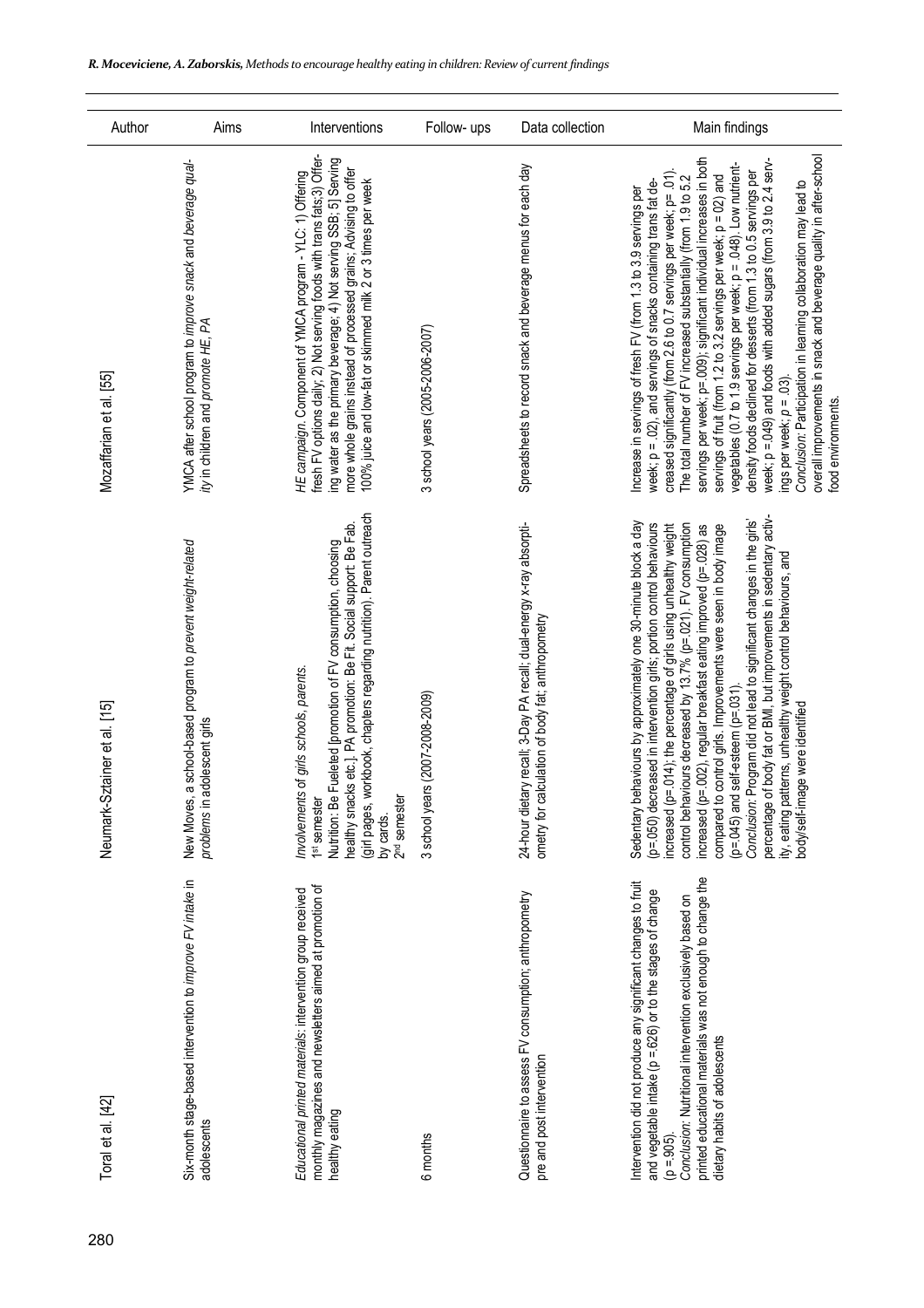| Author              | Aims                                                                                                                                                   | Interventions                                                                                                                                                                                                                                                                                                                       | Follow- ups                         | Data collection                                                                                                                                                                                                | Main findings                                                                                                                                                                                                                                                                                                                                                                                                                                                                                                                                                              |
|---------------------|--------------------------------------------------------------------------------------------------------------------------------------------------------|-------------------------------------------------------------------------------------------------------------------------------------------------------------------------------------------------------------------------------------------------------------------------------------------------------------------------------------|-------------------------------------|----------------------------------------------------------------------------------------------------------------------------------------------------------------------------------------------------------------|----------------------------------------------------------------------------------------------------------------------------------------------------------------------------------------------------------------------------------------------------------------------------------------------------------------------------------------------------------------------------------------------------------------------------------------------------------------------------------------------------------------------------------------------------------------------------|
| Iversen et al. [48] | Fun 5 program on FV intake, PA, and BMI for at risk<br>children in Hawai'i's A+ After -School program                                                  | Nutrition intervention: art projects, interactive nutrition booklets,<br>group leaders to encourage healthy role model, positive rein-<br>PA intervention (SPARK AR component) throwing, catching,<br>Involvement of overweight and obese children, leaders.<br>dancing, developing positive social skills<br>forcement techniques. | 2004-2005 school years              | FFQ; Godin & Shephard's Leisure-Time Exercise questionnaire;<br>anthropometry                                                                                                                                  | minutes per week at T2. No significant changes in BMI identified<br>Conclusion: The Fun 5 program had an impact on improving FV<br>(±3.93) servings per day at T2 was found in at risk children. PA<br>125.26 (±76.03) minutes per week at T1 and 222.18 (±180.90)<br>increased (p<.01) in minutes per week reporting an average of<br>Significant increase in FV intake (p<.01]) reporting an average<br>FV intake of 2.97 (±1.16) servings per day at T1 and 5.60<br>intake and PA on the at risk population                                                             |
| Duncan et al. [33]  | Compulsory 'Healthy Homework' programme complemented<br>by an in-class teaching resource to increase PA and HE<br>in children                          | family participation; messages to parents reinforcing the benefits<br>In-class activities - practical group tasks. Homework tasks as<br>of family support. Reviews of each child's homework tasks;<br>feedback for children and parents (teachers)<br>Involvement of children, teachers, families.                                  | 1.5 month (August to December 2008) | 4-day food and activity diary for screen time, sports participation,<br>active transport to and from school, and the consumption of FV,<br>unhealthy foods and drinks records.<br>PA measurement by pedometers | Significant intervention effects observed for vegetable consump-<br>tion (0.83 servings.day <sup>-1</sup> , 95% Cl: 0.24, 1.43, p = .007) and un-<br>healthy food consumption (-0.56 servings.day <sup>-1</sup> , 95% Cl: -1.05,<br>Conclusion: Health program improved vegetable and unhealthy<br>intervention effect of 2,830 steps day <sup>-1</sup> (95% Cl: 560, 5,300, p=<br>food consumption and increased PA by 25 % in boys and girls.<br>= .027) at weekends but not on weekdays. Significant<br>.013) was observed.<br>0.07, p                                  |
| Coleman et al. [38] | The Healthy Options for Nutrition Environments in Schools<br>[Healthy ONES] study to change nutrition policy and<br>environments in low income schools | Recess: 1) Eliminate unhealthy foods and beverages on campus;<br>2) Develop nutrition services; 3) School staff modelling for HE.<br>Classroom activities Before/After School, school meals changes.<br>Involvement of children, school staff, teachers, HE campaign.                                                               | 2008-2010 school years              | Anthropometry; monthly behavioural observation of the nutrition<br>environment                                                                                                                                 | creased in intervention schools and control school increased over<br>variety of school settings to change nutrition policies and environ-<br>Conclusion: Healthy ONES model can be used successfully in a<br>seen for control school (22% baseline, 22% year 1, 25% year 2)<br>schools only. Changes in rates of obesity for intervention school<br>School outside food and beverage items per child per week de-<br>time. Healthy food items increased during lunch in intervention<br>(28% baseline, 27% year 1, 30% year 2) were similar to those<br>children.<br>ments |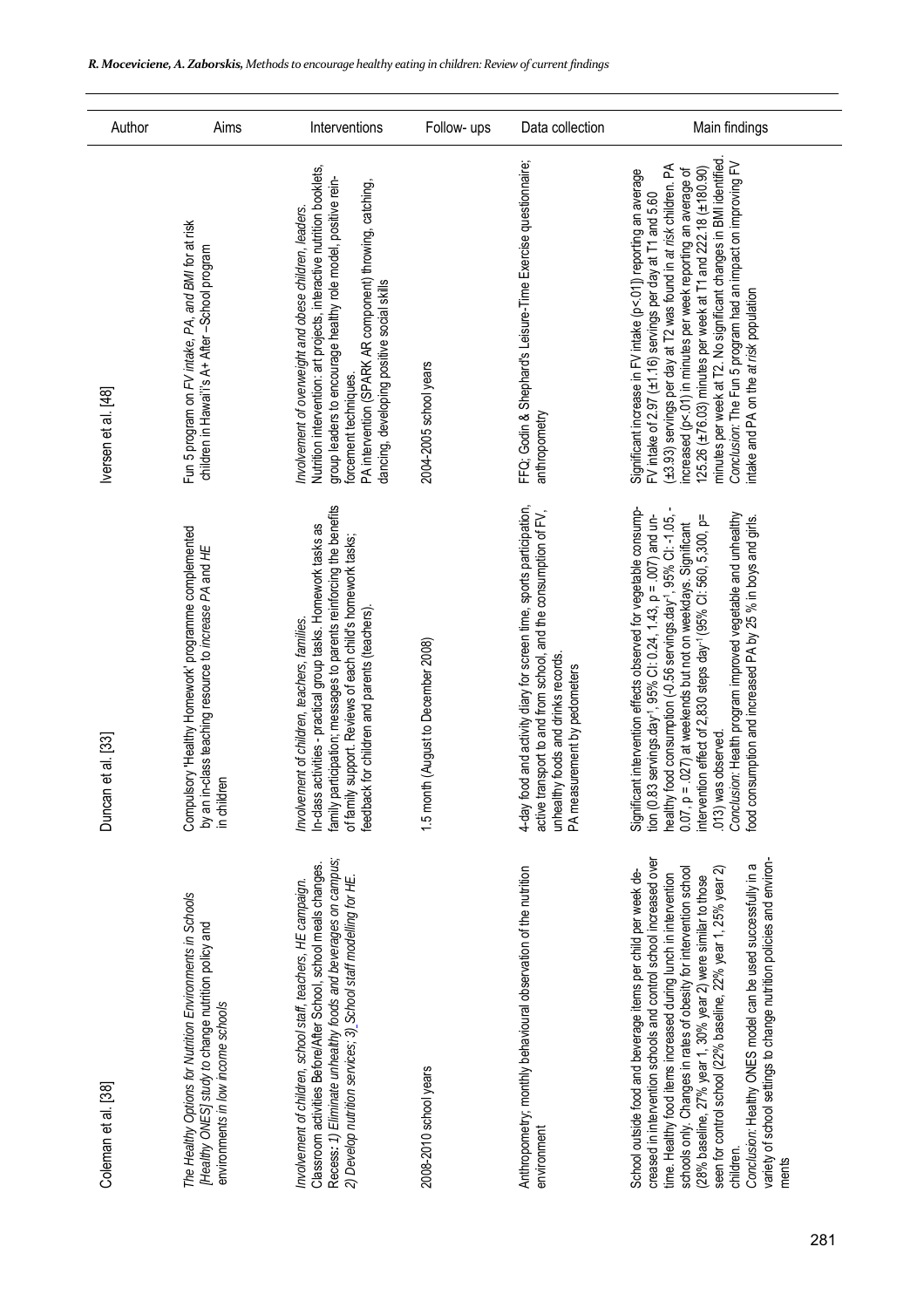| Author              | Aims                                                                                                                                                       | Interventions                                                                                                                                                                                                                                                                                                                                                                                                                                                                                                                                                                                                         | Follow- ups | Data collection                                                                | Main findings                                                                                                                                                                                                                                                                                                                                                                                                                                                                                                                                                                                                                                                              |
|---------------------|------------------------------------------------------------------------------------------------------------------------------------------------------------|-----------------------------------------------------------------------------------------------------------------------------------------------------------------------------------------------------------------------------------------------------------------------------------------------------------------------------------------------------------------------------------------------------------------------------------------------------------------------------------------------------------------------------------------------------------------------------------------------------------------------|-------------|--------------------------------------------------------------------------------|----------------------------------------------------------------------------------------------------------------------------------------------------------------------------------------------------------------------------------------------------------------------------------------------------------------------------------------------------------------------------------------------------------------------------------------------------------------------------------------------------------------------------------------------------------------------------------------------------------------------------------------------------------------------------|
| Fahlman et al. [31] | eating behaviours, efficacy expectations in middle schools<br>(a pilot study) to change nutritional knowledge,<br>Michigan Model (MM) Nutrition Curriculum | Training for teachers. 1-month course of lessons (content and<br>benefits of the food groups, eating based on the food groups,<br>food labels, body image, surviving fast food restaurants and<br>involvement of children and teachers.<br>school cafeteria) for children                                                                                                                                                                                                                                                                                                                                             | 1 month     | Nutrition questionnaire of nutrition, knowledge and efficacy expec-<br>tations | (F=72.82, p< .001) demonstrated a significant improvement pre to<br>post nutrition knowledge and were also significantly higher than in<br>controls at post (F=67.07, p< .001). Some improvements in effi-<br>Improvements in consumption of fruits (F=3.97, p= .047), vegeta-<br>Conclusion: MM Nutrition Curriculum delivered by trained profes-<br>sionals resulted in significant positive changes in both nutrition<br>ble (F=5.61, p= .018) pre to post was higher in the intervention<br>group than controls at post. Students in the intervention group<br>knowledge and behaviours in middle school children<br>cacy expectations detected in intervention group. |
| Foster at al. [39]  | to prevent overweight and obesity<br>School Nutrition Policy Initiative [SNPI]                                                                             | nutrition policy changed to meet nutrition standards; social<br>hours per year training in nutrition education for staff [curricula and supporting materials, nutrition<br>and PA therne packets, cafeteria promotion, parents outreach], 50 hours of food and nutrition<br>marketing: raffle tickets for children who met nutrition standards; family outreach: school associa-<br>administrators, teachers, nurses, coaches, parents). 10<br>tion meetings, report card nights, education meetings, weekly nutrition workshops<br>education per student per school year;<br>Involvement of children, school teams ( | 2 years     | Youth/Adolescents questionnaire of dietary intake, PA and sedentary behaviour  | tion and control schools showed significant decreases in self-reported consumption of energy, fat,<br>Conclusion: A multicomponent school-based intervention can be effective in preventing the devel-<br>% detected after intervention. Students in both interven-<br>and fruits and vegetable over 2 years no differences between the 2 groups. Decrease in PA de-<br>opment of overweight among children with a high proportion of children eligible for free and re-<br>tected in both groups. No differences between the 2 groups.<br>Incidence of overweight reduction by 50<br>duced-priced school meals.                                                           |

All the surveys (n = 15) (follow-ups varied from 1.5 to 36 months; 8 of 15 projects lasted up to 1 year) reached to encourage HE in children and adolescents. In addition, 8 of them aimed to reduce overweight and obesity [11, 15, 32, 34, 39, 48, 53, 54], and 7 of the projects promote PA [11, 15, 37, 39, 48, 53, 54]. Interventions to encourage HE included: school staff and teachers involvements (sessions for administrators, workshops for teachers, educational and practical sessions in HE and lifestyle, empowering messages and reinforcement techniques, curriculum activities, games, HE modelling, feedback provided by teachers, etc.) [11, 15, 31, 32, 33, 34, 37,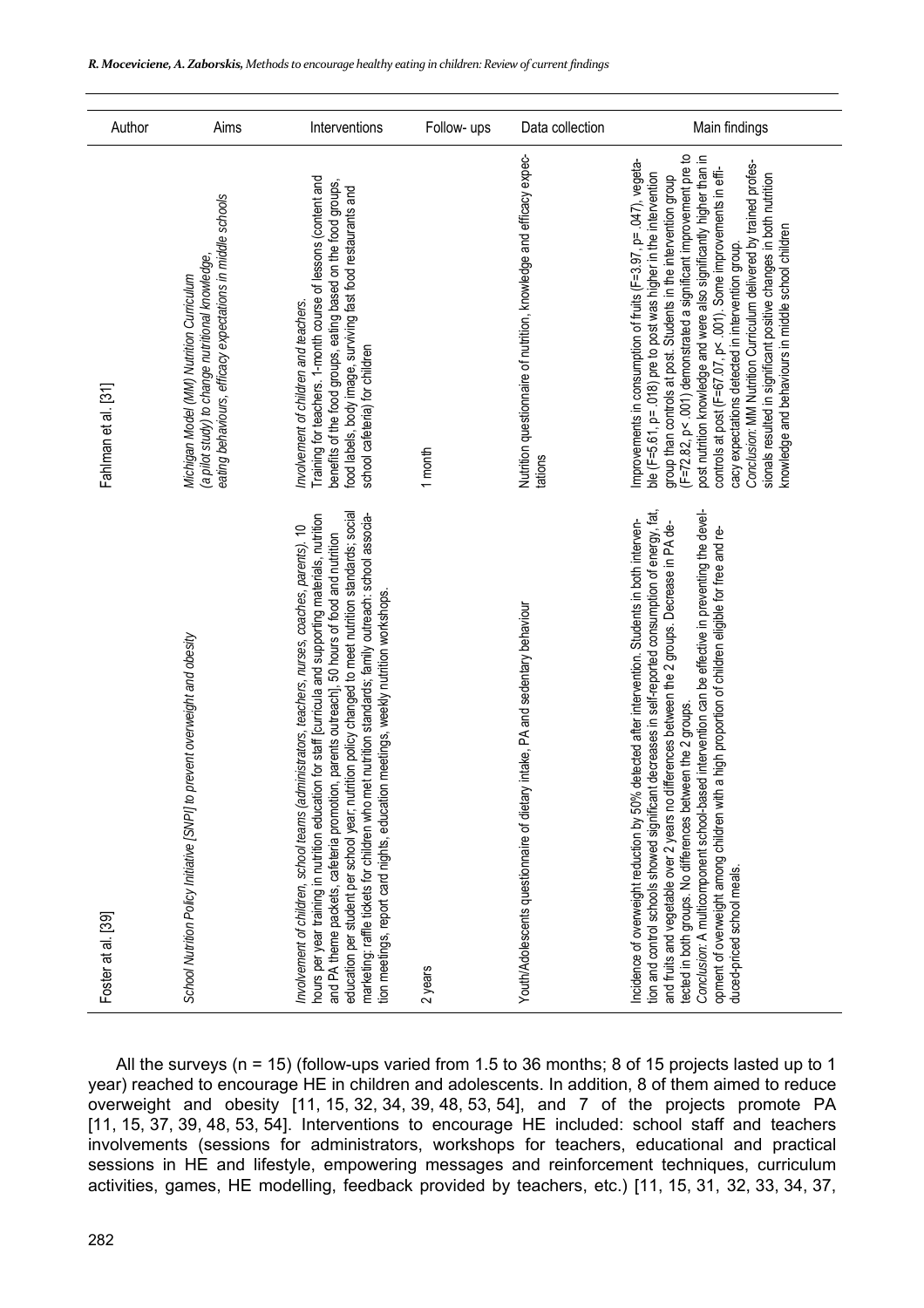38, 39, 44, 54, 55]; parents (materials: HE newsletters, cards, booklets; parents' information nights, weekend activities and celebrations, family support) [11, 15, 33, 37, 39, 53, 54] and community (churches, social marketing: media reports, radio songs, newspaper articles, interviews leaflets, printed breakfast menus) participation [37, 39, 53, 54]. In most of the surveys, classroom activities as educational and practical sessions, curriculum activities, games, empowering messages were held at schools [11, 15, 31, 32, 33, 37, 38, 39, 44, 53, 54]. HE campaign (provision of FV or their snacks daily, testing of healthy products, reduction of unhealthy foods) encouraging HE in young people was performed in 7 surveys [15, 34, 37, 39, 44, 54, 55]. Of them, only one survey [34] concentrated on fresh FV campaign at schools exclusively. All other investigators (n = 14) used educational component to encourage HE in children and adolescents; also menu changes implemented in Neumark's et al. [15], Coleman et al. [38] and Foster et al. [39] projects. Afterschool programs and interventions (offering fresh FV, not serving unhealthy foods, advises to encourage HE, work books, homework tasks, PA activities) were performed in 5 of 15 projects [11, 15, 48, 54, 55]. In addition, policies [38, 39, 53], computer tasks, girl pages [15], monthly magazines and newsletters [42], nutrition services [38] and social marketing [39] as main source for HE were implemented in several projects.

Significant changes in HE after intervention were identified in two thirds of the projects: Alberta Project [11], 'Action Schools!' [54], Novel education intervention 'Top Grub' [44], 'YMCA after school' program [55], 'New moves' – a school based program [15], 'Fun 5' program [48], 'Healthy homework' program [33], 'Healthy ONES study' [38], 'Michigan Model' (MM) - nutrition intervention Nutrition Curriculum [31] and School Nutrition Policy Initiative [39]. Jamelske et al. [34] in FFTP reported increased willingness to try new fruits and vegetables at school, but it was considered to be a short-term effect. Positive changes in children's health behaviour were identified by 73% of the teachers participating in '5-2-1-0 goes to school' project [37].

Significant positive PA changes in intervention groups reached in 6 of 15 projects: Nutrition educational program [32], Alberta project [11], 'Action Schools!' [54], 'New Moves' program [15], 'Fun 5' program [48], and 'Healthy Homework' program [33]. In School Nutrition Policy Initiative [39] after a 2-year intervention PA drop-off in the intervention and the control group was detected. Overweight or obesity reduction in children were identified in 4 of 15 projects [11, 32, 38, 39]. Two programs did not reach changes in HE, PA or obesity reduction in children after intervention [42, 53]. Six-month stage-based intervention was based on a single strategy (educational printed materials) implementation [42], whereas Ma'alahi Youth Project [53] was a multi-component intervention (policies, social marketing, sourced materials, HE and PA activities, infrastructure improvements) designed for adolescents, schools, parents and community.

In most of the studies changes in HE were measured by 24-hour dietary recall [15, 32, 34, 54], Food Frequency Questionnaire [11, 34, 39, 42, 48, 53], interviews [53], Diet Quality Index [11], spreadsheets to record snack and beverage menus [55], 4-day food and activity diary and records [33]. In all the projects BMI was evaluated using anthropometry. Changes in physical activity were identified by PA questionnaires in 6 studies [11, 32, 39, 48, 53, 54], 20 m shuttle run (aerobic fitness) was used in 'Action School!' [54] and pedometers – in 'Healthy Homework' [33] programs.

# **Discussion**

This paper presents analysis of 15 articles published in Medline (Pubmed) database. The review demonstrates methods used to encourage healthy eating in children (6-12 yrs) and adolescents (13-18 yrs). In particular, interventions on children nutrition improvement were examined and changes of eating behaviour were analysed.

Systematic reviews suggest that a combination of nutrition and physical activity interventions can be helpful to prevent overweight and assist in weight reduction in children [46]. Our results confirm these findings – half ( $n = 8$ ) of the projects besides of HE promotion ( $n = 15$ ) aimed to reduce overweight and obesity in children and adolescents [11, 15, 32, 34, 39, 48, 53, 54] and 7 of them – to promote PA [11, 15, 37, 48, 53, 54]. Moreover, 'Six- month stage-based intervention' [42] and Michigan Model Nutrition Curriculum [31] had the goal to increase nutrition knowledge among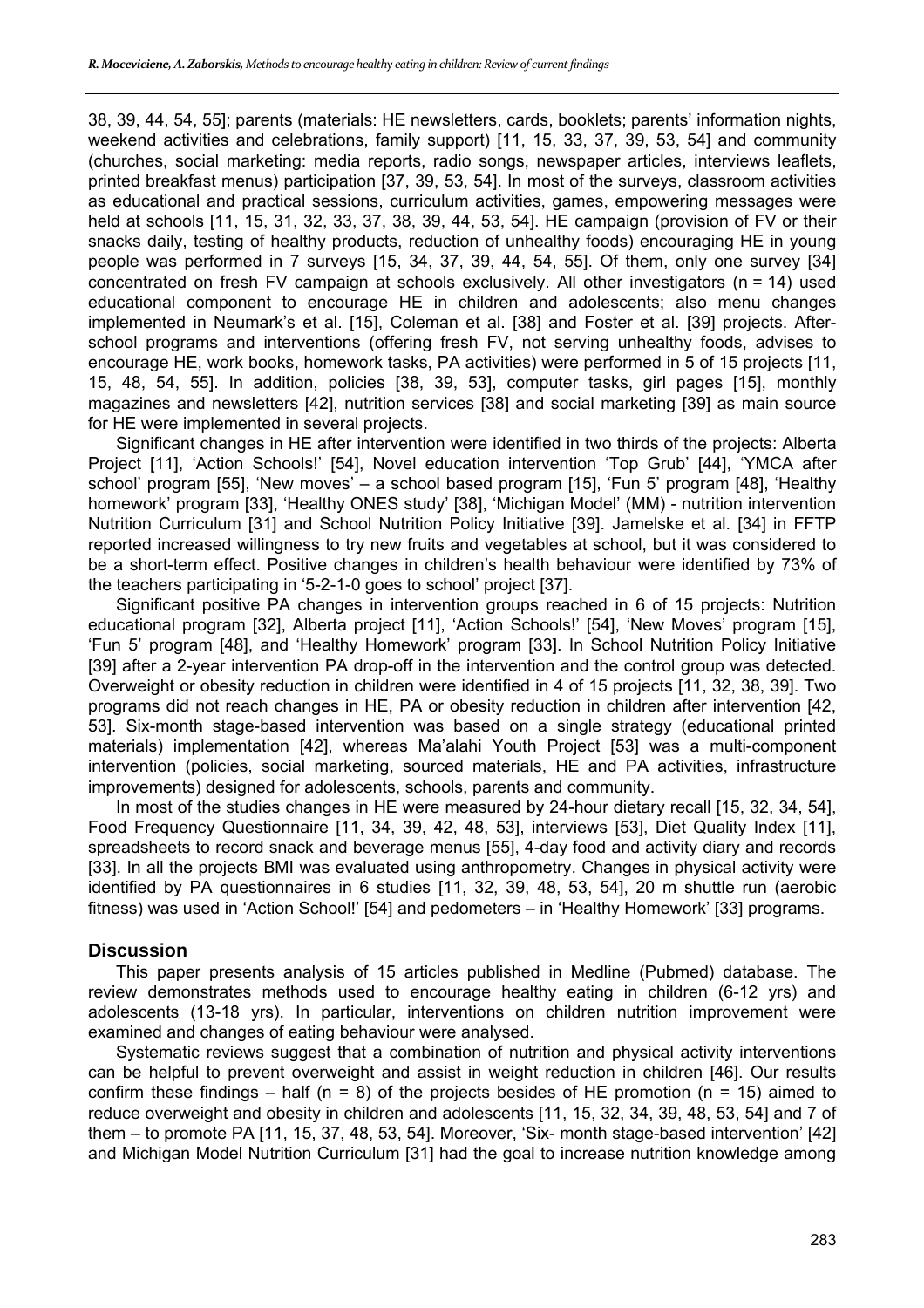primary school children and 'The Healthy ONES' study [38] – to change nutrition policy and environments in low income schools.

It appeared that several components were implemented to achieve the aims of these projects. School involvement and classroom activities (n = 12) [11, 15, 31, 32, 33, 34, 37, 38, 39, 44, 53, 54], parents (n = 7) [11, 15, 33, 37, 39, 53, 54], community (n = 3) [37, 53, 54], FV campaign  $(n = 5)$  [34, 38, 44, 54, 55] and printed materials to improve FV intake [31, 42] were performed to reach the goals of projects.

In addition, our results show that most of the analysed projects had multi-component strategies (n = 12) except of 'Six-month stage-based intervention [42] 'FFTP' program [34] and 'YMCA after school' program [55]. HE significant improvements ( $p < 0.05$ ) in the intervention group compared to the control group were reported in half  $(n = 8)$  of multi-component interventions [11, 15, 31, 33, 38, 39, 48, 54]. Improvements in PA were achieved in 6 out of 10 programs [11, 15, 32, 33, 48, 54] and overweight or obesity reduction in 4 multi-component interventions [11, 32, 38, 39]. No significant changes was identified in Ma'alahi Youth Project although various strategies for 36 months were used in adolescents [53].

In our review 3 projects used single strategies to promote HE in young people: significant positive changes were identified in 2 of them where HE campaigns (FV and FV snacks provision at school and after school, not serving unhealthy foods etc.) were used [34, 55]. However, short-term positive effects in attitudes and eating behaviour among children were identified in FFTP [34]. Results in Torel et al. project [42] showed no significant improvement when educational printed materials such as monthly magazines and newsletters used to promote HE. These findings confirm that multi-component interventions are implemented more often than single strategies reasonably and could be a better way to implement HE practice in children because of their effectiveness compared to single-component strategies due to synergistic effects between educational and environmental strategies [35, 38]. Involvement of schools, parents and communities is considered to be very important in healthy eating promotion of children [4, 35, 38]. Scientists agree that schools can be an ideal setting for health promotion interventions since the target population can easily be reached there [25, 31, 39]. Healthy diet programs of a long duration and density delivered by schools may have effects on food intakes, such as fruit and vegetable intake and fat intake of children and adolescents and promote life-long HE and PA [27, 35, 38]. Moreover, teachers can play a role in successful implementation of healthier lifestyle [32]. In addition, school policies are required to provide healthy and limit unhealthy foods provision at schools [40]. Next, researchers agree about parents' influence on children and adolescents' nutrition because parenting eating style and practice can promote healthy or unhealthy eating habits in young people [30, 56]. For that reason, parents should be the target of prevention programs because children model themselves on their parents' eating behaviours, lifestyles, eating-related attitudes, and dissatisfaction regarding the body image [30, 35, 41, 56].

Despite acknowledgment of multi-component strategies, some studies show that even single strategies can be effective, especially in promoting FV consumption at schools [35]. Programs and empowering policies at schools can increase consumption of fruit and vegetables among children and adolescents, especially from socio-economically disadvantaged families [5, 22, 27, 39] and fruit and vegetable eating among children can improve by as much as 70 percent [5, 24]. We can confirm these findings because several studies [34, 55] from our review show similar results.

Considering the effectiveness of interventions, limitations of projects need to be described. Duration of interventions can be one of important factors to achieve positive changes in healthy eating behaviour [35, 39, 57]. However, it didn't seem to have an impact on project effects in our review: even a short intervention of 1 or 1.5 month seemed to have impact on healthy eating in children [31, 33]. Authors from Michigan Model nutrition Curriculum found that one-month intervention delivered by trained professionals resulted in significant nutrition and eating behaviour changes [31]. Also, 'Healthy Homework' programme [33] enhanced vegetable consumption and reduced unhealthy foods eating at weekends [33] while multi-component 'Ma'alahi Youth Project' [53] of duration of 36 months didn't reach any significant changes in HE, PA or BMI except of increased community awareness of healthy behaviour. This means that other factors need to be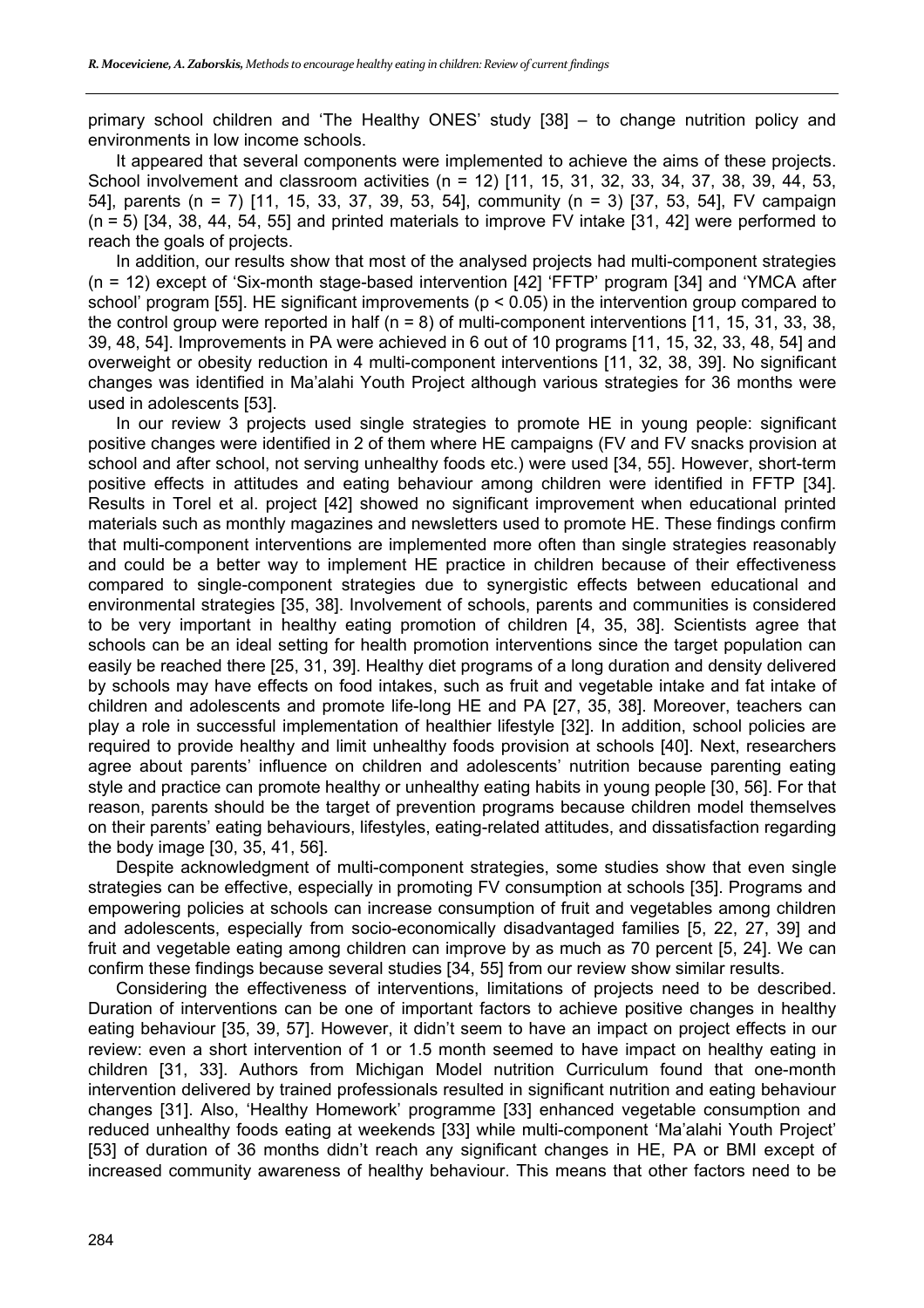considered as barriers to effectiveness. Authors of this article analysed the limitations in great detail, and several barriers to effectiveness were highlighted: limits of budget and staff, organizational and implementation difficulties, inadequate and diluted dose of intervention etc. Moreover, considering the effectiveness of the projects in our review, it remains unclear whether some projects [32, 33, 34, 44, 54] of duration of 1-7 months could change children's eating behaviour for a long time as scientists suggest that all the programs should be performed for at least 12 months [22, 57, 58]. Next, the educational component in nutrition interventions needs to be mentioned. Some surveys show that no educational component as a single strategy should be used in the eating behaviour promotion process because knowledge does not seem to have effect on eating habits [44]. Our findings confirm these results because no significant improvements were identified in 'Six-month stage-based intervention' [42] when printed educational materials were sent to children. However, educational interventions, especially combined with other components could be effective [31] as a key strategy to prevent overweight and obesity [45]. For that reason, only evidence-based strategies should be used in children's nutrition and lifestyle encouraging process. In addition, barriers to effectiveness must be assessed and taken into consideration to increase the success of interventions [57].

Now, we would like to summarize the elements which are considered as important to encourage HE in children (Figure 2).



Fig. 2. Elements which are considered as important to encourage healthy eating in children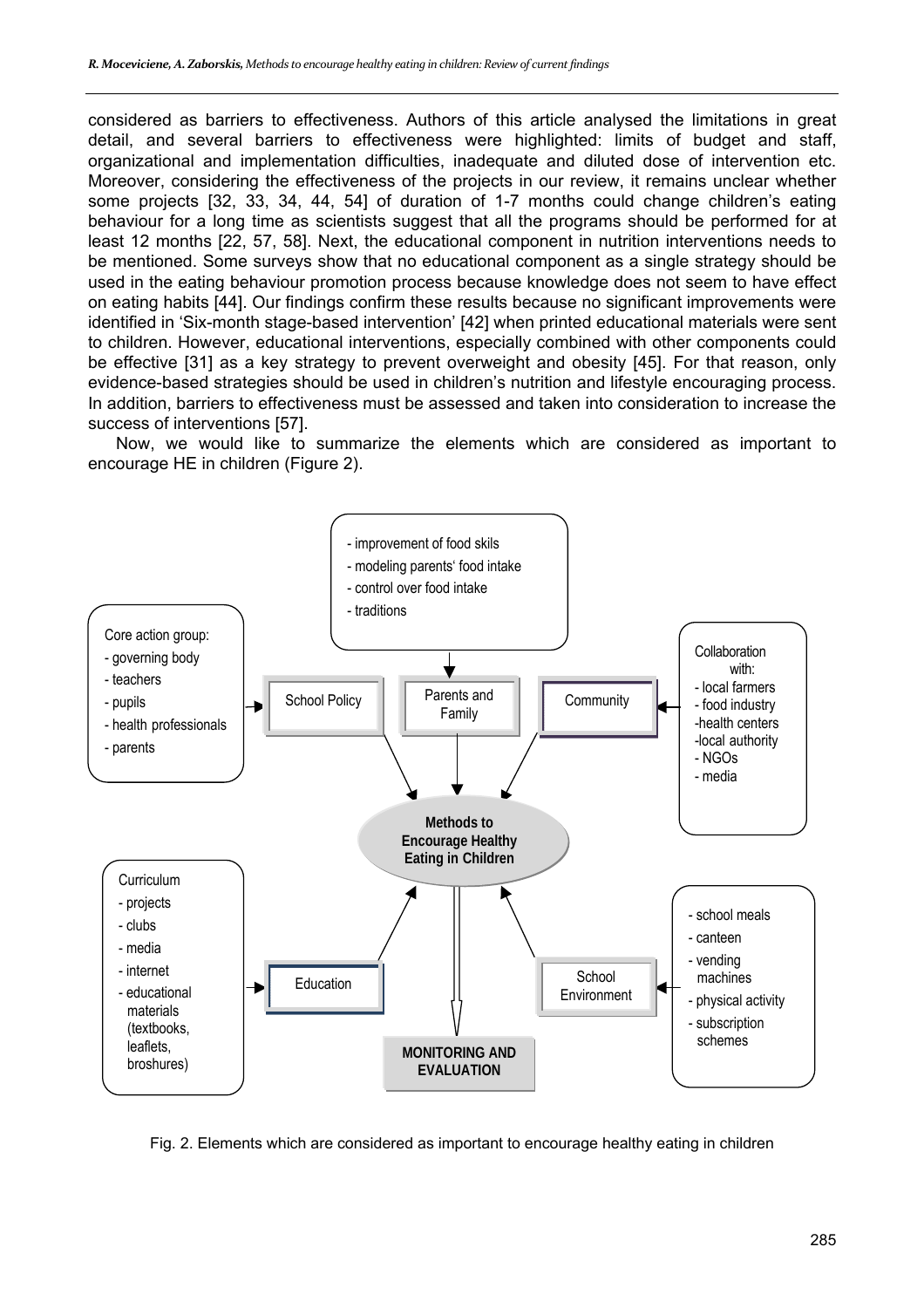Firstly, schools as educational institutions are identified as one of the fundamental settings for establishing healthy eating and lifestyle at local, national, regional and global levels by improving health of children, families and all members of community [17, 25, 31, 35, 39, 59]. Secondly, stakeholders and policies should focus on HE as a contributor to prevent non-communicable diseases and their outcomes [35, 40, 45]. Thirdly, education at schools, involving the school curriculum, projects, meals promoting healthy life skills is crucial to develop responsible and sustainable lifestyle habits in young people [5, 31, 39, 44, 45, 46]. Fourthly, families and parents should be the targets of nutrition programs because of life-lasting effect on children's health [30, 41, 45]. Fifthly, community collaboration in HE encouraging process has a vital role because of support for schools on the health concept [45, 60, 61, 62]. Finally, collaboration with local farmers, food industry health centres, local authority, non-governmental organizations and media are required for successful implementation of all five elements [46].

At this stage, however, limitations of our review must be analysed. Systematic review was performed on free full text articles published in English; therefore, some articles may have been missed and the possibility of their bias could not be assessed. Secondly, in three studies [42, 49, 52] children of 5 and adolescents of 19 years old were included into the analysis. A third limitation is that several surveys had relatively short follow-up time and no information on the long-term effect on eating habits promotion was provided. Finally, in the review the cost effectiveness of interventions was not assessed either. Nevertheless, we could say that despite the above mentioned limitations, the present review increases our understanding of what methods [interventions] should be performed to encourage healthy eating in children and adolescents.

# **Conclusion**

The multiple benefits of healthy food and nutrition in childhood and adolescence reinforce the need for studies of methods to encourage young people to healthy nutrition. The present review shows that the multi-component interventions (encouraging fruit and vegetable consumption is usually combined with physical activity promotion and overweight and obesity control) can be identified to be effective in encouraging healthy nutrition. Programs and empowering policies at schools can increase consumption of fruit and vegetables among children and adolescents and promote healthier lifestyle.

Barriers and limitations such as possible difficulties of implementation, duration and density of intervention, however, must be considered prior to interventions when it is possible because multicomponent strategies may not lead to positive eating behaviour changes as intended. Moreover, single strategies, such as fruit and vegetable campaigns, also appears to have positive effects on children's healthy foods consumption.

## *Acknowledgments*

Both authors contributed to synthesizing the results and revision of the review, and both approved the final version. No funding or financial support was required for this work. Authors declare no conflict of interests.

## **References**

- 1. Vereecken CA, De Henauw S, Maes L. Adolescents' food habits: results of the Health Behaviour in School-aged Children survey. *Br J Nutr*. 2005;94(3):423-431.
- 2. Centers for Disease Control and Prevention. Adolescent and School Health. Nutrition Facts. http://www.cdc.gov/healthyyouth/nutrition/facts.htm. [Accessed April 9 2013].
- 3. Dietary Guidelines Advisory Committee. Report of the Dietary Guidelines Advisory Committee on the Dietary Guidelines for Americans, 2010, to the Secretary of Agriculture and the Secretary of Health and Human Services. Washington, DC: U.S. Department of Agriculture; 2010. http://www.cnpp.usda.gov/publications/dietaryguidelines/2010/policydoc/policydoc.pdf. [Accessed April 7 2013].
- 4. Pearson N, Biddle SJ, Gorely T. Family correlates of fruit and vegetable consumption in children and adolescents: a systematic review. *Public Health Nutr.* 2009;12(2):267-283.
- 5. de Sa J, Lock K. Will European agricultural policy for school fruit and vegetables improve public health? A review of school fruit and vegetable programmes*. Eur J Public Health.* 2008;(6):558-568.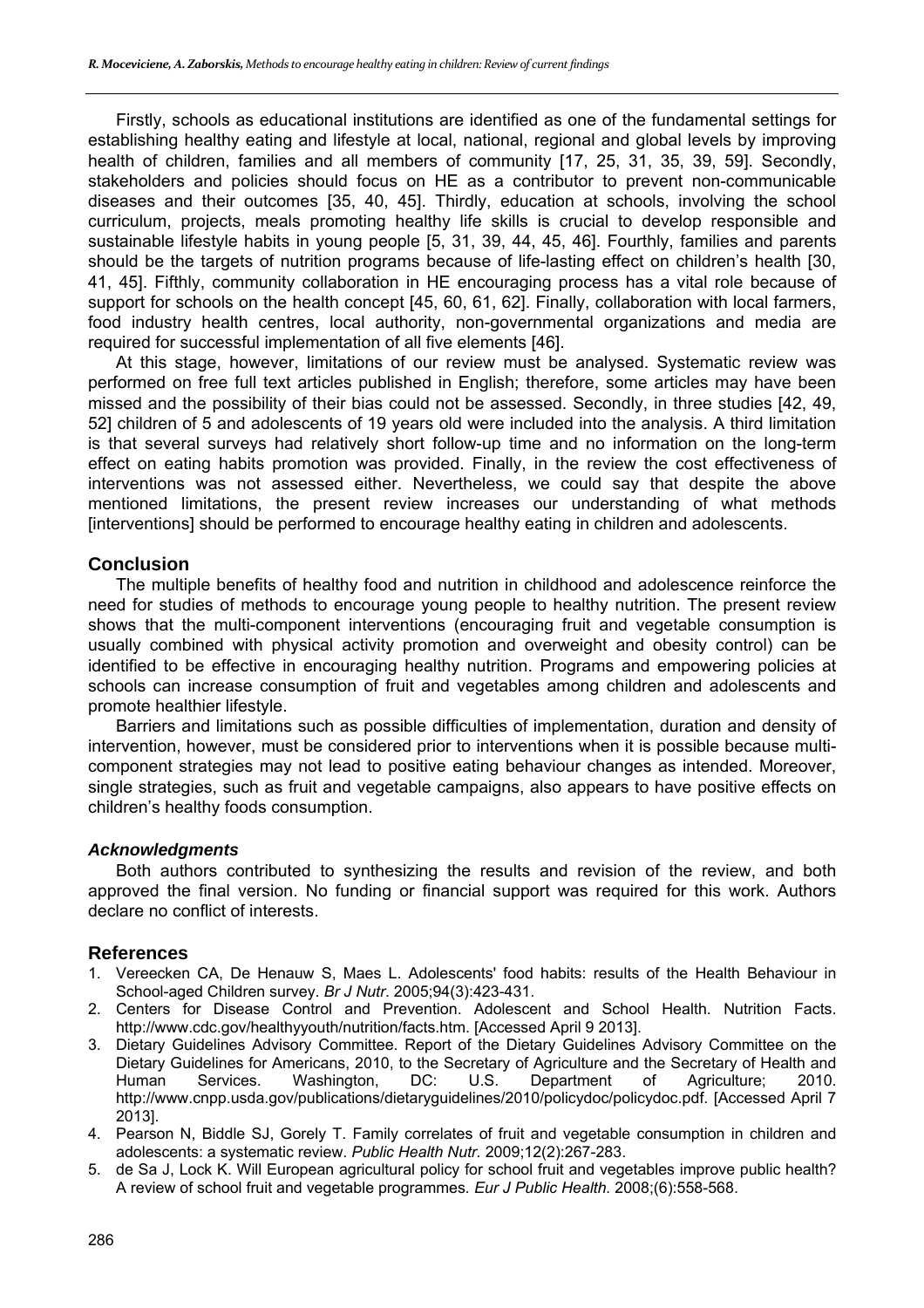- 6. Sheiham A. Dietary effects on dental diseases. *Public Health Nutr.* 2001;4(2B):569-591.
- 7. Jaghasi I, Hatahet W, Dashash M. Dietary patterns and oral health in schoolchildren from Damascus, Syrian Arab Republic. *East Mediterr Health J.* 2012;18(4):358-364.
- 8. Li H, Zou Y, Ding G. Dietary factors associated with dental erosion: a meta-analysis. *PLoS One.* 2012;7(8):e42626.
- 9. Lytle LA, Kubi MY. Nutritional issues for adolescents. *Best Practice&Research Clinical Endocrinology&Metabolism*. 2003, 17:177-189.
- 10. Wosje KS, Khoury PR, Claytor RP, et al. Dietary patterns associated with fat and bone mass in young children. *Am J Clin Nutr.* 2010;92(2):294-303.
- 11. Fung C, Kuhle S, Lu C, et al. From "best practice" to "next practice": the effectiveness of school-based health promotion in improving healthy eating and physical activity and preventing childhood obesity. *Int J Behav Nutr Phys Act.* 2012;9:27.
- 12. Cecchini M, Sassi F, Lauer JA, Lee YY, Guajardo-Barron V, Chisholm D. Tackling of unhealthy diets, physical inactivity, and obesity: health effects and cost-effectiveness. *Lancet.* 2010;376(9754):1775- 1784.
- 13. The children's nutrition action plan; policy recommendations to improve children's diets and health. The Food commission. London, UK, 2001.
	- http://www.foodcomm.org.uk/pdfs/Childrens\_Nutrition\_Action\_Plan.pdf. [Accessed 23 March 2013].
- 14. Taras HL. Nutrition and student performance at school. *J School Health*. 2005;75:199-213.
- 15. Neumark-Sztainer DR, Friend SE, Flattum CF, et al. New moves-preventing weight-related problems in adolescent girls a group-randomized study. *Am J Prev Med.* 2010;39(5):421-432.
- 16. Lowry KW, Sallinen BJ, Janicke DM. The effects of weight management programs on self-esteem in pediatric overweight populations. *J Pediatr Psychol.* 2007 Nov;32(10):1179-1195.
- 17. Veloso SM, Matos MG, Carvalho M, Diniz JA. Psychosocial factors of different health behaviour patterns in adolescents: association with overweight and weight control behaviours. *J Obes.* 2012;2012:852672
- 18. Patton GC, Selzer R, Coffey C, Carlin JB, Wolfe R. Onset of adolescent eating disorders: population based cohort study over 3 years. *BMJ.* 1999;318(7186):765-768.
- 19. Brownell KD, Yach D. Lessons from a small country about the global obesity crisis. *Global Health.* 2006;2:11.
- 20. Currie C, Zanotti C, Morgan A, et al. (Eds.) Social determinants of health and well-being among young people. Health Behaviour in School-aged Children (HBSC) Study: International Report from the 2009/2010 Survey. Copenhagen: World Health Organization Regional Office for Europe; 2012. (Health Policy for Children and Adolescents, No. 6).
- 21. Jansen E, Mulkens S, Jansen A. How to promote fruit consumption in children. Visual appeal versus restriction. *Appetite.* 2010;54(3):599-602.
- 22. Knai C, Pomerleau J, Lock K, McKee M. Getting children to eat more fruit and vegetables: a systematic review. *Prev Med.* 2006;42(2):85-95.
- 23. Risvas G, Panagiotakos DB, Zampelas A. Factors affecting food choice in Greek primary-school students: ELPYDES study. Public Health Nutr. 2008;11(6):639-646.
- 24. Zaborskis A, Lagunaite R, Busha R, Lubiene J. Trend in eating habits among Lithuanian school-aged children in context of social inequality: three cross-sectional surveys 2002, 2006 and 2010. *BMC Public Health.* 2012;12:52.
- 25. Food and nutrition policy for schools. A tool for the development of school nutrition programmes in the European Region. Programme for Nutrition and Food Security. WHO Regional Office for Europe. Copenhagen, 2006. http://www.schoolsforhealth.eu/upload/WHO\_tool\_development\_nutrition\_program.pdf. [Accessed 12 April 2013].
- 26. Campbell KJ, Hesketh KD. Strategies which aim to positively impact on weight, physical activity, diet and sedentary behaviours in children from zero to five years. A systematic review of the literature. *Obes Rev.* 2007;8(4):327-338.
- 27. Van Cauwenberghe E, Maes L, Spittaels H, et al. Effectiveness of school-based interventions in Europe to promote healthy nutrition in children and adolescents: systematic review of published and 'grey' literature. *Br J Nutr.* 2010;103(6):781-797
- 28. Jepson RG, Harris FM, Platt S, Tannahill C. The effectiveness of interventions to change six health behaviours: a review of reviews. *BMC Public Health.* 2010;10:538.
- 29. Birch LL, Anzman-Frasca S. Promoting children's healthy eating in obesogenic environments: Lessons learned from the rat. Physiol Behav. 2011;104(4):641-645.
- 30. Scaglioni S, Arrizza C, Vecchi F, Tedeschi S. Determinants of children's eating behavior. Am J Clin Nutr. 2011;94(6 Suppl):2006S-2011S.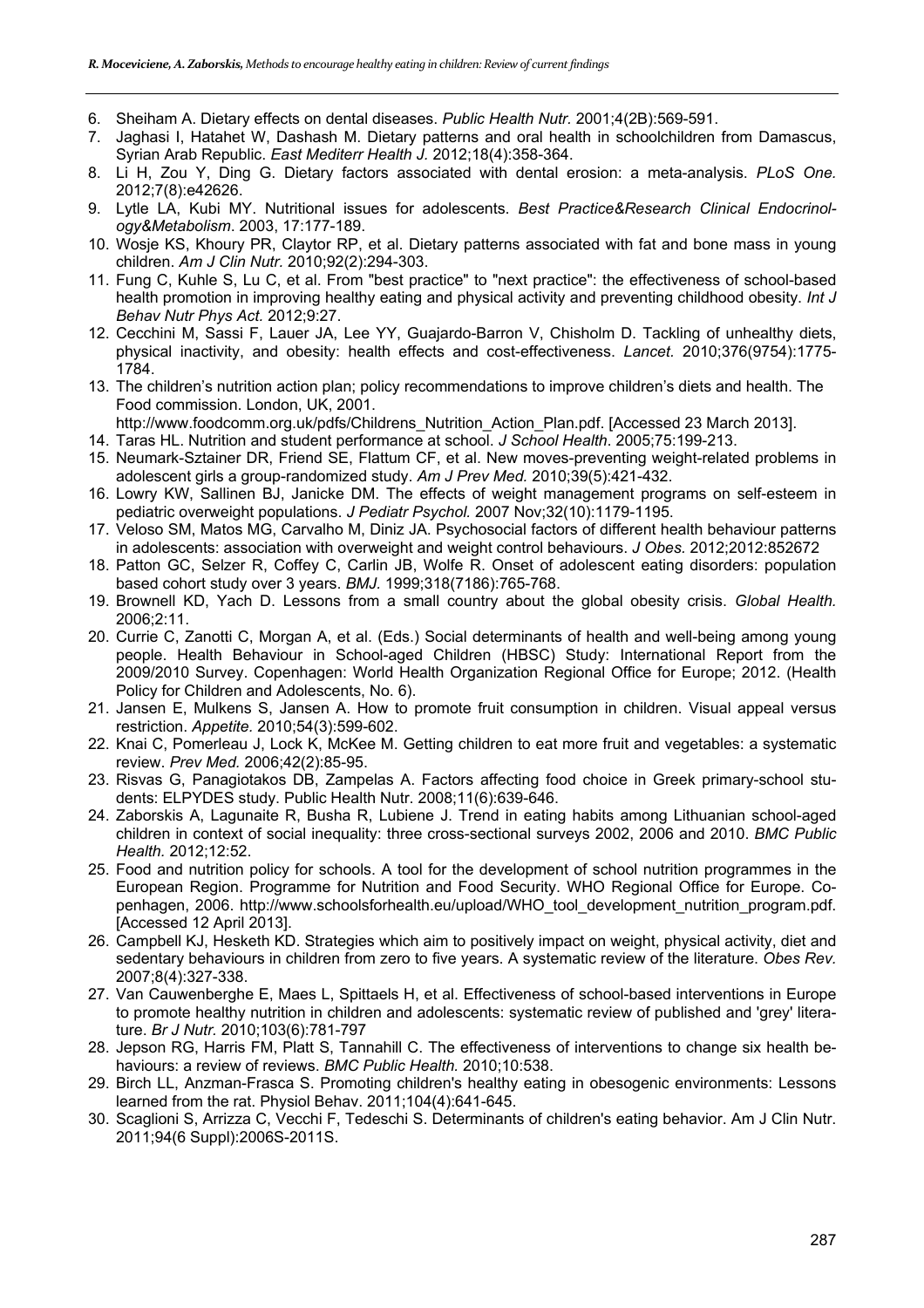- 31. Fahlman MM, Dake JA, McCaughtry N, Martin J. A pilot study to examine the effects of a nutrition intervention on nutrition knowledge, behaviors, and efficacy expectations in middle school children. *J School Health.* 2008 ;78(4):216-22.
- 32. Rosário R, Oliveira B, Araújo, A et al. From "best practice" to "next practice": the effectiveness of schoolbased health promotion in improving healthy eating and physical activity and preventing childhood obesity. *Int J Behav Nutr Phys Act.* 2012;9:27.
- 33. Duncan S, McPhee JC, Schluter PJ, Zinn C, Smith R, Schofield G. Efficacy of a compulsory homework programme for increasing physical activity and healthy eating in children: the healthy homework pilot study. *Int J Behav Nutr Phys Act.* 2011;8:127.
- 34. Jamelske E, Bica LA, McCarty DJ etc. Preliminary findings from an evaluation of the USDA Fresh Fruit and Vegetable Program in Wisconsin schools. *WMJ.* 2008;107(5):225-230.
- 35. Krølner R, Suldrup Jørgensen T, Aarestrup AK, Hjøllund Christiansen A, Christensen AM, Due P. The Boost study: design of a school- and community-based randomised trial to promote fruit and vegetable consumption among teenagers. *BMC Public Health.* 2012;12:191.
- 36. Sepúlveda MJ, Lu C, Sill S, Young JM, Edington DW. An observational study of an employer intervention for children's healthy weight behaviors. *Pediatrics.* 2010;126(5):e1153-60.
- 37. Rogers VW, Motyka E. 5-2-1-0 goes to school: a pilot project testing the feasibility of schools adopting and delivering healthy messages during the school day. *Pediatrics.* 2009 Jun;123 Suppl 5:S272-6.
- 38. Coleman KJ, Shordon M, Caparosa SL, Pomichowski ME, Dzewaltowski DA. The healthy options for nutrition environments in schools (Healthy ONES) group randomized trial: using implementation models to change nutrition policy and environments in low income schools. *Int J Behav Nutr Phys Act.* 2012;9:80.
- 39. Foster GD, Sherman S, Borradaile KE, et al. A policy-based school intervention to prevent overweight and obesity. *Pediatrics.* 2008;121(4):e794-802.
- 40. Story M, Nanney MS, Schwartz MB. Schools and obesity prevention: creating school environments and policies to promote healthy eating and physical activity. *Milbank Q.* 2009;87(1):71-100.
- 41. Pearson N, Atkin AJ, Biddle SJ, Gorely T. A family-based intervention to increase fruit and vegetable consumption in adolescents: a pilot study. *Public Health Nutr.* 2010;13(6):876-85.
- 42. Toral N, Slater B. Intervention Based Exclusively on Stage-Matched Printed Educational Materials Regarding Healthy Eating Does Not Result in Changes to Adolescents' Dietary Behavior. *Scientific World Journal.* 2012; 2012: 174640.
- 43. Key TJ. Fruit and vegetables and cancer risk. *Br J Cancer.* 2011;104(1):6-11.
- 44. Lakshman RR, Sharp SJ, Ong KK, Forouhi NG. A novel school-based intervention to improve nutrition knowledge in children: cluster randomised controlled trial. *BMC Public Health.* 2010;10:123.
- 45. Llargues E, Franco R, Recasens A etc. Assessment of a school-based intervention in eating habits and physical activity in school children: the AVall study. *J Epidemiol Commun H.* 2011;65(10):896-901.
- 46. Honisett S, Woolcock S, Porter C, Hughes I. Developing an award program for children's settings to support healthy eating and physical activity and reduce the risk of overweight and obesity. *BMC Public Health.* 2009;9:345.
- 47. Giralt M, Albaladejo R, Tarro L, Moriña D, Arija V, Solà R. A primary-school-based study to reduce prevalence of childhood obesity in Catalunya [Spain]--EDAL-Educació en alimentació: study protocol for a randomised controlled trial. *Trials.* 2011;12:54.
- 48. Iversen CS, Nigg C, Titchenal CA. The impact of an elementary after-school nutrition and physical activity program on children's fruit and vegetable intake, physical activity, and body mass index: Fun 5. *Hawaii Med J.* 2011;70(7 Suppl 1):37-41.
- 49. Canese K, Jentsch J, Myers C. Chapter 2PubMed: The Bibliographic Database. August 13, 2003. http://www.ncbi.nlm.nih.gov/books/NBK21094/. [Accessed 14 May 2013].
- 50. Betrán AP, Say Lale, Gülmezoglu AM, Allen T, Hampson L. Effectiveness of different databases in identifying studies for systematic reviews: experience from the WHO systematic review of maternal morbidity and mortality. *BMC Medical Research Methodology* 2005;5:6 doi:10.1186/1471-2288-5-6.
- 51. van Ansem WJ, Schrijvers CT, Rodenburg G, Schuit AJ, van de Mheen D. School food policy at Dutch primary schools: room for improvement? Cross-sectional findings from the INPACT study*. BMC Public Health.* 2013 Apr 12;13:339
- 52. American Dietetic association. Evidence Analysis Manual; Steps in the ADA evidence Analysis Process. Chicago, Scientific Affairs and Research; 2005.
- 53. Fotu KF, Moodie MM, Mavoa HM, Pomana S, Schultz JT, Swinburn BA. Process evaluation of a community-based adolescent obesity prevention project in Tonga. *BMC Public Health.* 2011;11:284.
- 54. Tomlin D, Naylor PJ, McKay H, Zorzi A, Mitchell M, Panagiotopoulos C. The impact of Action Schools! BC on the health of Aboriginal children and youth living in rural and remote communities in British Columbia. *Int J Circumpolar Health.* 2012;71:17999.